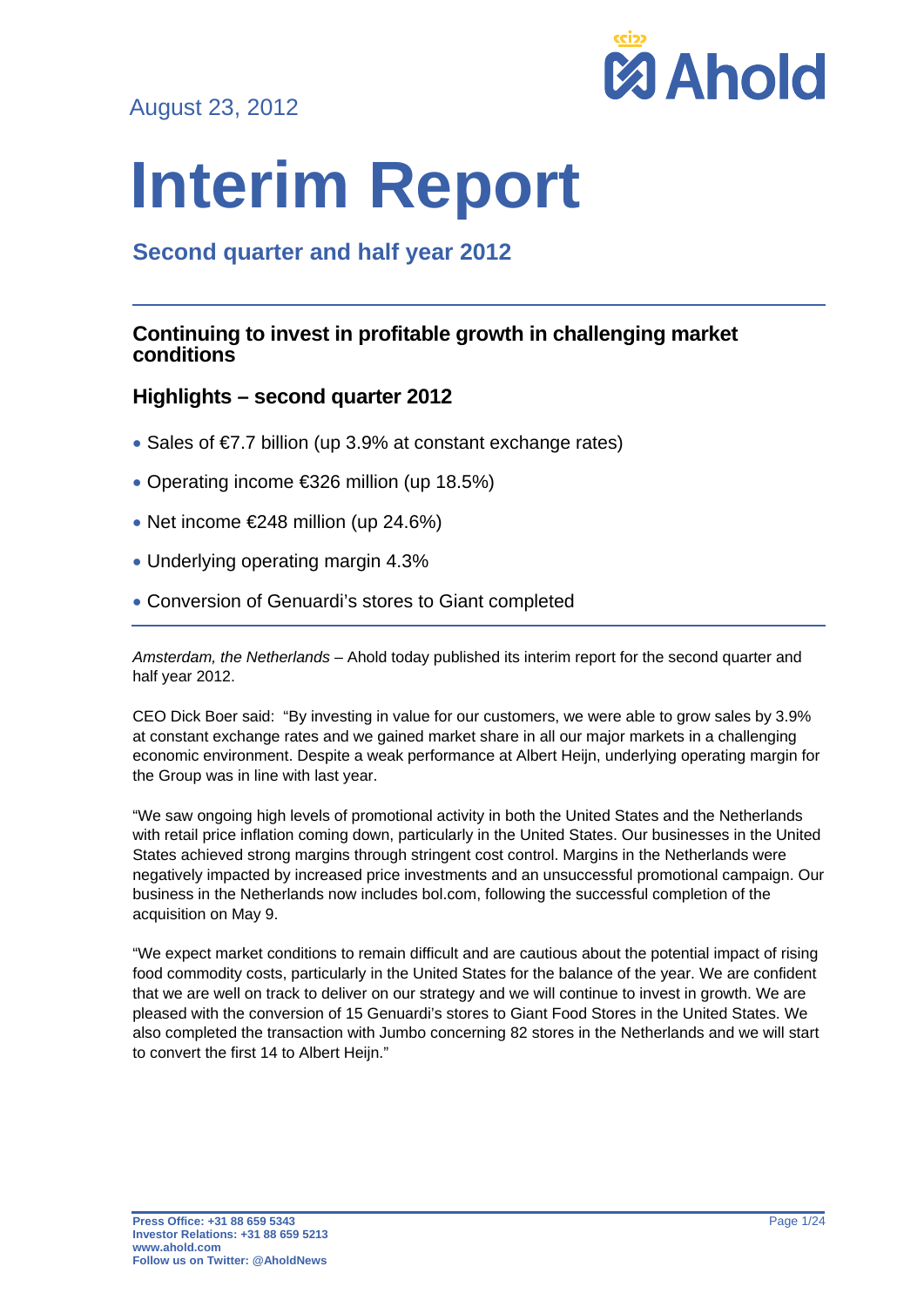

# **Group performance**

|                                   | Q2    | Q2    | $\%$       | <b>HY</b> | <b>HY</b> | %         |
|-----------------------------------|-------|-------|------------|-----------|-----------|-----------|
| $(\in$ million)                   | 2012  | 2011  | change     | 2012      | 2011      | change    |
| Net sales                         | 7,692 | 6.874 | $11.9\%$ * | 17.408    | 16.125    | $8.0\%$ * |
| Operating income                  | 326   | 275   | 18.5%      | 742       | 719       | 3.2%      |
| Income from continuing operations | 244   | 206   | 18.4%      | 528       | 504       | 4.8%      |
| Net income                        | 248   | 199   | 24.6%      | 530       | 490       | 8.2%      |

*\* At constant exchange rates, net sales increased by 3.9% in Q2 2012 (HY 2012: 2.8%).*

We are making progress on our Reshaping Retail strategy at Ahold and continue to focus on improving our competitive position through cost reductions and the overall simplification of our processes. We are on target to deliver our €350 million cost savings program for the years 2012- 2014.

Ahold continues to invest in profitable growth and act when opportunities arise.

- We completed the acquisition of 15 Genuardi's stores in Greater Philadelphia in the United States on July 13 and converted all stores to the Giant format by July 22.
- The bol.com acquisition was successfully completed on May 9.
- In the second quarter, we opened two new Albert Heijn supermarkets in Belgium, bringing our total number of Belgian stores to six.
- Our online retail operations, in both the United States and the Netherlands, continued to achieve double-digit sales growth.

# **Second quarter 2012 (compared to second quarter 2011)**

Net sales were €7.7 billion, up 11.9%. At constant exchange rates, net sales increased by 3.9%. The market environment remains challenging, competition continues to be intense and customers remain value driven. During the quarter, Ahold USA achieved 3.4% sales growth, measured in US dollars, and the Netherlands achieved 5.3% growth. Sales in Other Europe (Czech Republic and Slovakia combined) increased 1.4% at constant exchange rates, negatively impacted by a VAT increase in the Czech Republic.

Overall, sales growth was positively impacted by a shift in holidays, mainly as a result of the timing of Easter where in 2011 the low-sales, post-Easter week fell in the second quarter.

Operating income was €326 million, up 18.5% (up 11.2% at constant exchange rates). Operating income last year included €22 million of US reorganization and restructuring costs. Underlying operating margin was 4.3%, broadly in line with last year.

Income from continuing operations was €244 million, €38 million higher than last year. This was driven by an increase of €51 million in operating income offset by an increase of €7 million in net financial expense and a decrease of €6 million of share in income of joint ventures. The effective tax rate of 18.4% in the second quarter benefited from one-time events recognized in the quarter.

Net income was €248 million, up €49 million. The result from discontinued operations related to past divestments was an income of €4 million, primarily due to a €4 million release of a provision in 2012 for lease guarantees related to Ahold's former subsidiary BI-LO, compared to a loss of €7 million last year, for claims and legal disputes related to past divestments. Income per share from continuing operations was €0.24, an increase of €0.06 compared to last year.

Free cash flow was €388 million, €351 million higher than last year. Operating cash flows from continuing operations were up €216 million, due mainly to the effect of timing in short-term payables.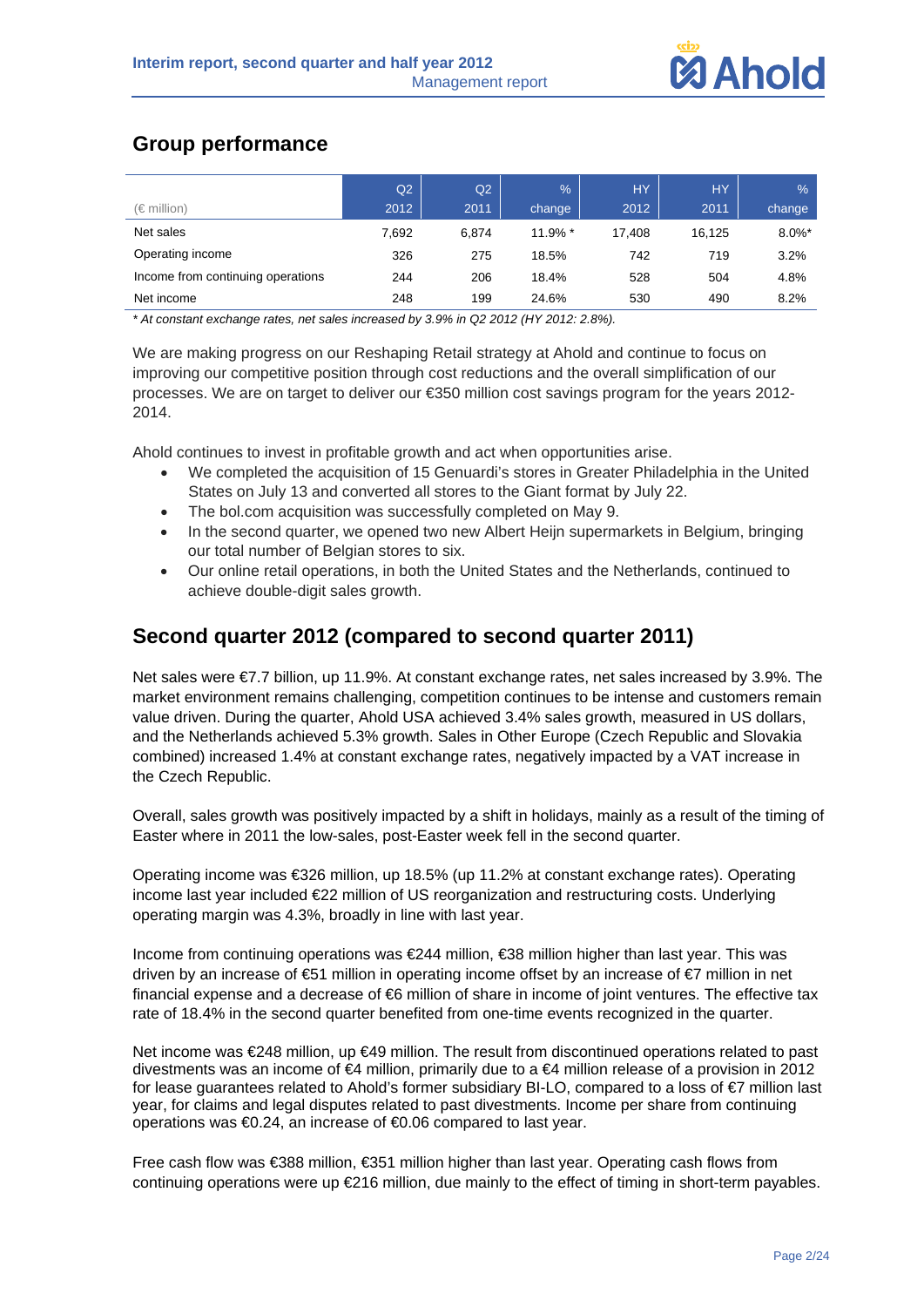

Included in this quarter's free cash flow was a dividend of €135 million from our joint venture ICA. The equivalent dividend from ICA in 2011 was €128 million and was received in the first quarter of 2011.

Cash and cash equivalents decreased during the quarter by €452 million to €1,751 million, primarily as a result of the bol.com and Genuardi's acquisitions and Ahold's dividend payment.

Net debt increased by €725 million during the quarter to €1,695 million, primarily due to the decrease in cash and cash equivalents, an increase in gross debt from foreign exchange, as well as long-term debt that was assumed as part of the business acquisitions. Net debt does not include our commitments under operating lease contracts, which on an undiscounted basis at year-end 2011 amounted to €5.9 billion. These off-balance sheet commitments impact our capital structure. The present value of these commitments is added to net debt to measure our leverage against EBITDAR. The ratio of net lease-adjusted debt to EBITDAR stood at 2.1 times, compared with 1.8 at year-end 2011. In general, we are comfortable operating at around 2 times.

# **Half year 2012 (compared to half year 2011)**

Net sales were €17.4 billion, up 8.0%. At constant exchange rates, net sales increased by 2.8%.

Operating income was €742 million, up 3.2% (down 1.1% at constant exchange rates). Underlying operating margin was 4.3% (HY 2011: 4.5%).

Income from continuing operations increased €24 million (4.8%) to €528 million, which primarily flows from the increase in operating income.

Net income was €530 million, up €40 million. The result from discontinued operations was an income of €2 million in the first half of 2012 compared to a loss of €14 million last year for claims and legal disputes related to past divestments.

Free cash flow was €679 million, €235 million higher than last year. The increase was mainly due to higher operating cash flows from continuing operations of €245 million, and increased dividends from joint ventures of €15 million, partly offset by higher capital expenditures of €36 million. Higher operating cash flows from continuing operations were predominantly due to changes in working capital of €91 million, largely impacted by timing differences related to settlement of payables, lower tax payments of €52 million, and higher operating income and depreciation adjustments.

Net debt increased by €607 million during the first half of 2012. The free cash flows of €679 million were more than offset by dividends paid on common shares of €415 million, the share buyback of €277 million, the repayment of a €407 million note, the €434 million of net purchase consideration that was paid primarily for the bol.com and Genuardi's acquisitions, foreign exchange, and the longterm debt assumed as part of these business acquisitions.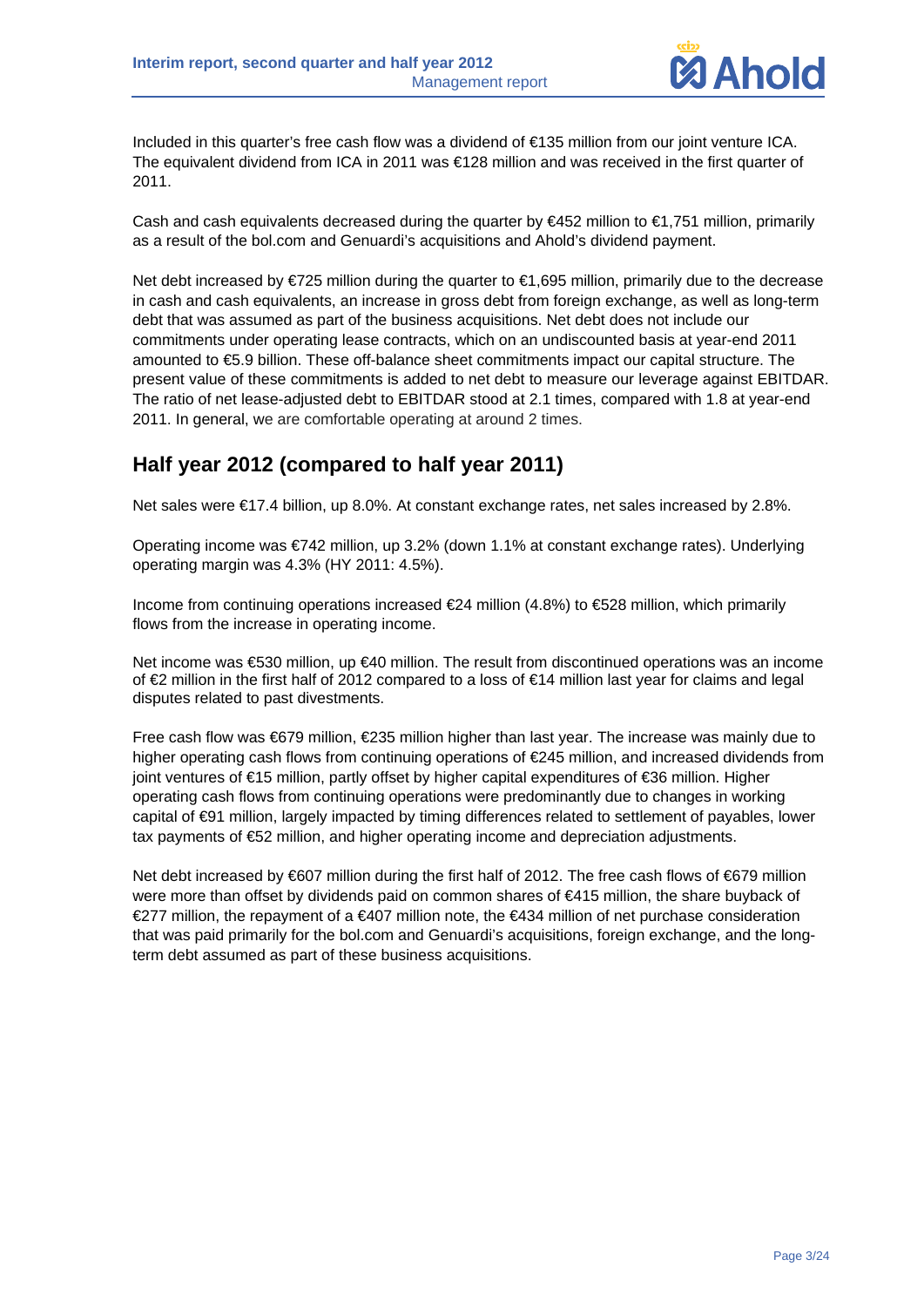

# **Performance by segment**

## **Ahold USA**

For the second quarter, net sales were \$6.0 billion, up 3.4%. In light of the challenging market conditions this was a solid performance and we achieved market share gains across all divisions. Identical sales were up 2.2% compared to last year (2.2% excluding gasoline) benefiting from the timing of Easter and a result of promotional activities across the banners. Underlying operating margin was 4.3% compared to 4.1% last year. The strong margin performance was a consequence of cost improvements, ongoing operational efficiencies and lower health and welfare costs this quarter.

For the first half, net sales were \$13.8 billion, up 3.1%. Identical sales were up 1.7% (1.0% excluding gasoline). Underlying operating margin was 4.2% compared to 4.4% last year.

## **The Netherlands**

For the second quarter, net sales increased 5.3% versus last year to €2.6 billion with identical sales up 1.5%. Bol.com was included for eight weeks of the quarter and contributed 2.4% to the sales growth in the Netherlands. Market share at Albert Heijn was slightly ahead of last year.

Underlying operating margin was 5.4% compared to 6.2%. Excluding bol.com the underlying operating margin was 5.6%. Margins at Albert Heijn were impacted by price investments, increased promotional activity and an unsuccessful European football championship campaign. Included in the Netherlands are the results of our stores in Belgium, where during the quarter we opened our fifth and sixth stores. We remain encouraged with the performance of our Belgian stores. Bol.com has significantly invested in growth during the quarter by adding new categories, reducing its delivery fee and strengthening the organization.

For the first half, net sales increased 3.0% to €5.8 billion. Identical sales were up 0.8%. Underlying operating margin was 5.7% compared to 6.1% last year.

## **Other Europe (Czech Republic and Slovakia)**

For the second quarter, net sales decreased 2.8% to €385 million. At constant exchange rates net sales increased 1.4%. Identical sales increased 0.7% (1.0% excluding gasoline). After two previous quarters during which sales declined, sales growth has been restored through good promotional offers and successful customer loyalty campaigns. Underlying operating margin was 1.0% compared to 0.8% reflecting continued focus on cost efficiencies.

For the first half, net sales decreased 4.4% to €893 million. At constant exchange rates net sales decreased 1.4%. Identical sales decreased 2.0% (2.3% excluding gasoline). Underlying operating margin was 0.9% compared to 1.0% last year.

## **Unconsolidated joint ventures**

For the second quarter, Ahold's share in income of unconsolidated joint ventures was €22 million, €6 million lower than last year. The decrease in income came from our Portuguese joint venture JMR, which ran major promotions during the second quarter. For the first half of the year, Ahold's share in income of joint ventures increased by  $€7$  million to  $€54$  million.

## **Corporate Center**

For the second quarter, underlying Corporate Center costs were €19 million, down €6 million (unchanged from last year at €16 million when excluding the impact of the Company's insurance activities). For the first half of the year, underlying Corporate Center costs were €43 million, up €3 million (up €4 million from last year at €39 million, excluding insurance activities).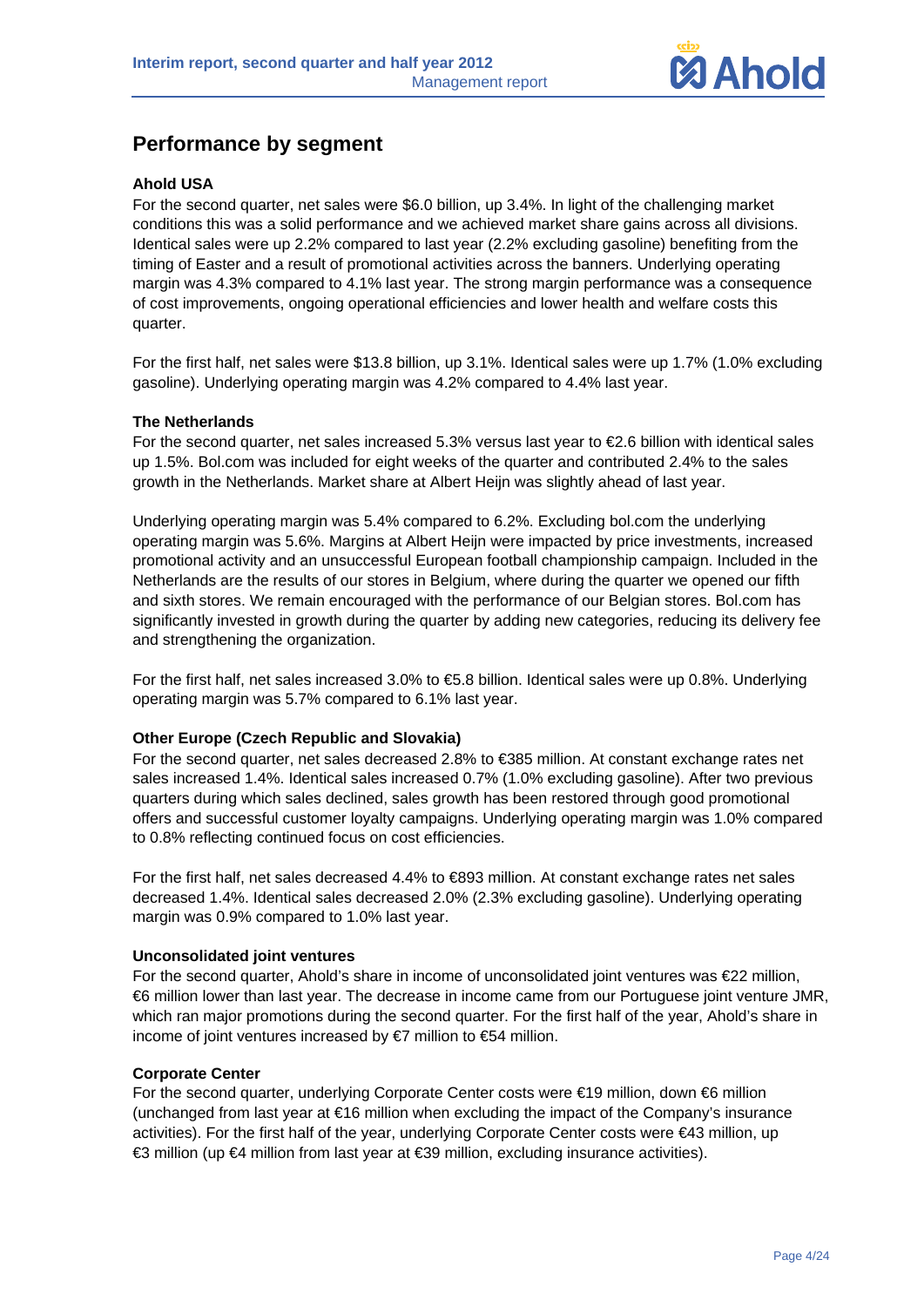

# **Other financial and operating information**

## **Identical/comparable sales growth (% year over year)<sup>1</sup>**

|                 | Q2 2012<br>Identical | Q2 2012<br>Identical<br>excluding<br>qasoline | Q2 2012<br>Comparable | HY 2012<br>Identical | HY 2012<br>Identical<br>excluding<br>qasoline | HY 2012<br>Comparable |
|-----------------|----------------------|-----------------------------------------------|-----------------------|----------------------|-----------------------------------------------|-----------------------|
| Ahold USA       | 2.2%                 | 2.2%                                          | 2.8%                  | 1.7%                 | 1.0%                                          | 2.2%                  |
| The Netherlands | 1.5%                 | 1.5%                                          |                       | 0.8%                 | 0.8%                                          |                       |
| Other Europe    | 0.7%                 | 1.0%                                          |                       | $(2.0)\%$            | (2.3)%                                        |                       |

*1. For the definition of identical and comparable sales see section "Other information" – "Use of non-GAAP financial measures."* 

## **Underlying operating income<sup>1</sup>**

|                                                             | Q2     | Q2     | $\frac{0}{0}$ | <b>HY</b> | <b>HY</b> | $\%$       |
|-------------------------------------------------------------|--------|--------|---------------|-----------|-----------|------------|
|                                                             | 2012   | 2011   | change        | 2012      | 2011      | change     |
| \$ million                                                  |        |        |               |           |           |            |
| Ahold USA                                                   | 261    | 236    | 10.6%         | 581       | 587       | (1.0)%     |
| Average U.S. dollar exchange rate<br>(euro per U.S. dollar) | 0.7893 | 0.6958 | 13.4%         | 0.7738    | 0.7116    | 8.7%       |
|                                                             |        |        |               |           |           |            |
| $\epsilon$ million                                          |        |        |               |           |           |            |
| Ahold USA                                                   | 205    | 164    | 25.0%         | 449       | 418       | 7.4%       |
| The Netherlands                                             | 137    | 150    | (8.7)%        | 332       | 344       | $(3.5)\%$  |
| Other Europe                                                | 4      | 3      | 33.3%         | 8         | 9         | $(11.1)\%$ |
| <b>Total retail</b>                                         | 346    | 317    | 9.1%          | 789       | 771       | 2.3%       |
|                                                             |        |        |               |           |           |            |
| <b>Corporate Center</b>                                     | (19)   | (25)   | 24.0%         | (43)      | (40)      | (7.5)%     |
| <b>Ahold Group</b>                                          | 327    | 292    | 12.0%         | 746       | 731       | 2.1%       |

*1. For the definition of underlying operating income see section "Other information" – "Use of non-GAAP financial measures."* 

## **Underlying operating margin**

Underlying operating margin is defined as underlying operating income as a percentage of net sales.

|                     | Q2   | Q2   | <b>HY</b> | <b>HY</b> |
|---------------------|------|------|-----------|-----------|
|                     | 2012 | 2011 | 2012      | 2011      |
| Ahold USA           | 4.3% | 4.1% | 4.2%      | 4.4%      |
| The Netherlands     | 5.4% | 6.2% | 5.7%      | 6.1%      |
| Other Europe        | 1.0% | 0.8% | 0.9%      | 1.0%      |
| <b>Total retail</b> | 4.5% | 4.6% | 4.5%      | 4.8%      |
| <b>Ahold Group</b>  | 4.3% | 4.2% | 4.3%      | 4.5%      |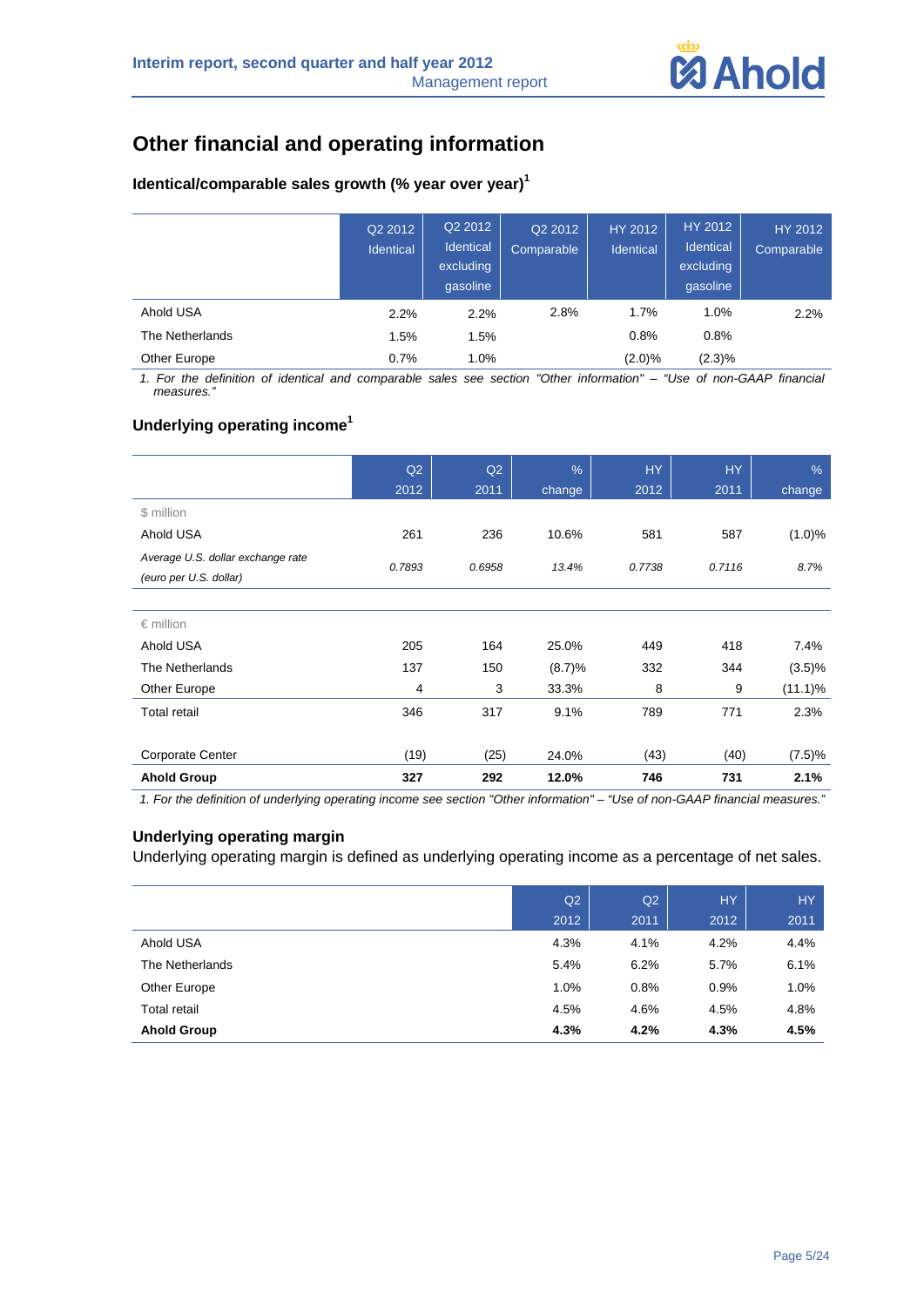

## **Store portfolio (including franchise stores)**

|                              | End of<br>2011 | Opened/<br>acquired | Closed/<br>sold | End of Q <sub>2</sub><br>2012 | End of Q2<br>2011 |
|------------------------------|----------------|---------------------|-----------------|-------------------------------|-------------------|
| Ahold USA                    | 756            | 11                  | (2)             | 765                           | 756               |
| The Netherlands <sup>1</sup> | 1,946          | 15                  | (10)            | 1,951                         | 1,932             |
| Other Europe                 | 306            | 2                   | (1)             | 307                           | 306               |
| <b>Ahold Group</b>           | 3,008          | 28                  | (13)            | 3,023                         | 2,994             |

*1. The number of stores at the end of Q2 2012 includes 1,089 specialty stores (Etos and Gall & Gall) (Q2 2011: 1,080).* 

## **EBITDA<sup>1</sup>**

|                                               | Q2             | Q2   | $\frac{0}{6}$ | <b>HY</b> | <b>HY</b> | $\frac{0}{6}$ |
|-----------------------------------------------|----------------|------|---------------|-----------|-----------|---------------|
| $(\in$ million)                               | 2012           | 2011 | change        | 2012      | 2011      | change        |
| Ahold USA                                     | 328            | 258  | 27.1%         | 730       | 667       | 9.4%          |
| The Netherlands                               | 190            | 199  | (4.5)%        | 452       | 464       | (2.6)%        |
| Other Europe                                  | 14             | 14   | -             | 33        | 34        | (2.9)%        |
|                                               |                |      |               |           |           |               |
| <b>Corporate Center</b>                       | (16)           | (24) | 33.3%         | (38)      | (39)      | 2.6%          |
| EBITDA by segment                             | 516            | 447  | 15.4%         | 1,177     | 1,126     | 4.5%          |
| Share in income of joint ventures             | 22             | 28   | $(21.4)\%$    | 54        | 47        | 14.9%         |
| Income (loss) from discontinued<br>operations | $\overline{4}$ | (7)  | n/m           | 2         | (14)      | n/m           |
| <b>Total EBITDA</b>                           | 542            | 468  | 15.8%         | 1,233     | 1,159     | 6.4%          |

*1. For the definition of EBITDA see section "Other information" – "Use of non-GAAP financial measures."* 

## **Free cash flow<sup>1</sup>**

|                                                     | Q <sub>2</sub> | Q <sub>2</sub> | <b>HY</b> | <b>HY</b> |
|-----------------------------------------------------|----------------|----------------|-----------|-----------|
| $(\in$ million)                                     | 2012           | 2011           | 2012      | 2011      |
| Operating cash flows from continuing operations     | 492            | 276            | 1,052     | 807       |
| Purchase of non-current assets                      | (184)          | (161)          | (411)     | (375)     |
| Divestments of assets/disposal groups held for sale | 24             | 4              | 34        | 15        |
| Dividends from joint ventures <sup>2</sup>          | 138            | (3)            | 142       | 127       |
| Interest received                                   | 2              | 13             | 6         | 17        |
| Interest paid                                       | (84)           | (92)           | (144)     | (147)     |
| Free cash flow                                      | 388            | 37             | 679       | 444       |

*1. For the definition of free cash flow see section "Other information" – "Use of non-GAAP financial measures."* 

*2. The Q2 2011 figure represents the settlement of a hedge on an ICA dividend received in Q1 2011.*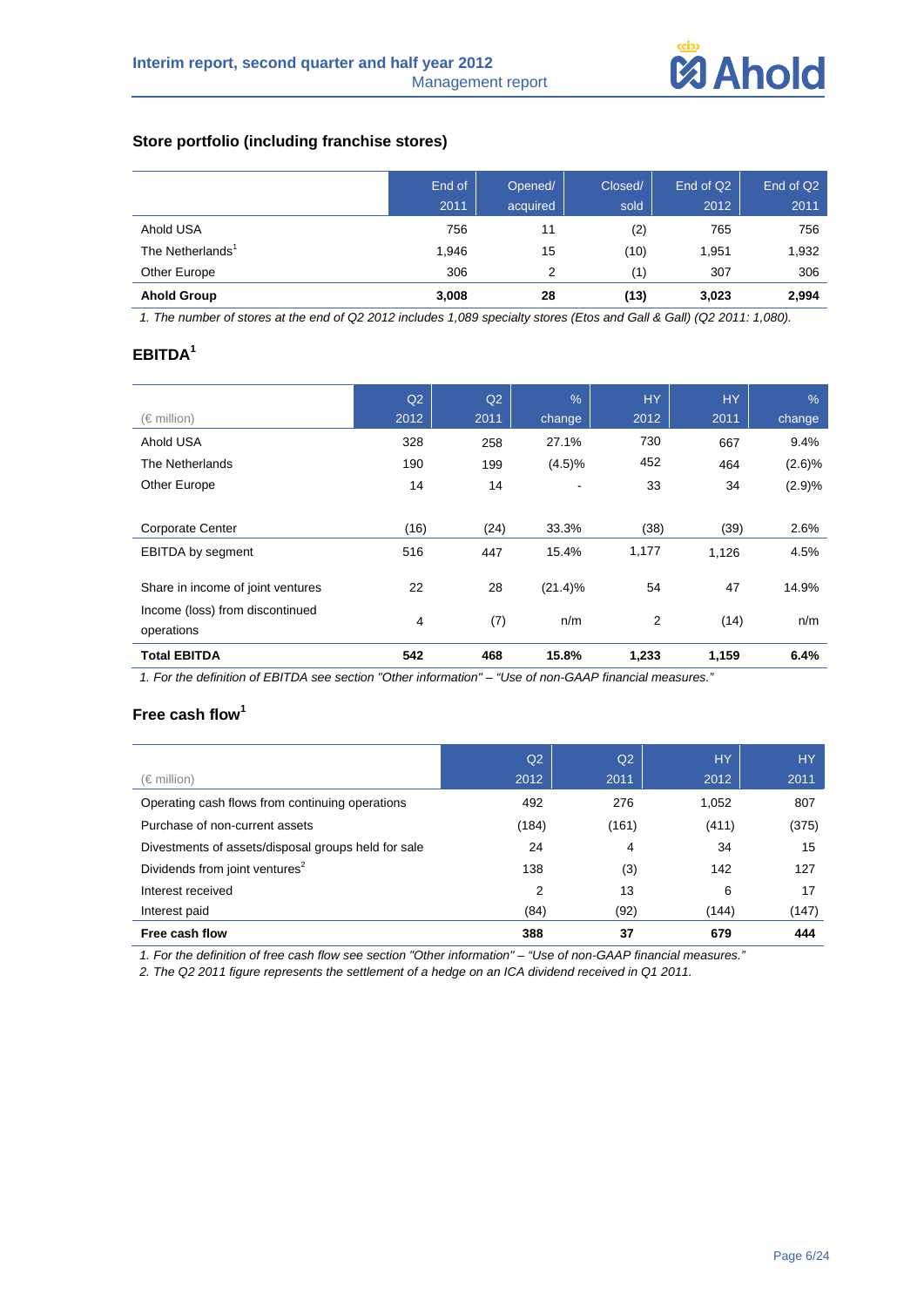

## **Net debt**

| $(\in$ million)                                                   | <b>July 15,</b><br>2012 | April 22,<br>2012 | January 1,<br>2012 |
|-------------------------------------------------------------------|-------------------------|-------------------|--------------------|
| Loans                                                             | 1,546                   | 1,440             | 1,489              |
| Finance lease liabilities                                         | 1,297                   | 1,147             | 1,158              |
| Cumulative preferred financing shares                             | 497                     | 497               | 497                |
| Non-current portion of long-term debt                             | 3,340                   | 3,084             | 3,144              |
|                                                                   |                         |                   |                    |
| Short-term borrowings and current portion of long-term debt       | 146                     | 165               | 536                |
| Gross debt                                                        | 3,486                   | 3,249             | 3,680              |
|                                                                   |                         |                   |                    |
| Less: Cash, cash equivalents and short-term deposits <sup>1</sup> | 1.791                   | 2,279             | 2,592              |
| Net debt                                                          | 1,695                   | 970               | 1,088              |
|                                                                   |                         |                   |                    |

*1. Book overdrafts, representing the excess of total issued checks over available cash balances within the Group cash concentration structure, are classified in accounts payable and do not form part of net debt. These balances amounted to €144 million, €136 million, and €181 million as of July 15, 2012, April 22, 2012, and January 1, 2012, respectively.* 

# **Related party transactions**

Ahold has entered into arrangements with a number of its subsidiaries and affiliated companies in the course of its business. These arrangements relate to service transactions and financing agreements. There have been no significant changes in the related party transactions from those described in the last annual report.

## **Risks and uncertainties**

Ahold's enterprise risk management program provides executive management with a periodic and holistic understanding of Ahold's key business risks and the management practices in place to mitigate these risks. Ahold recognizes strategic, operational, financial and compliance and regulatory risk categories. The principal risks faced by the Company during the first half of the financial year were the same as those identified at year-end 2011 and management does not presently anticipate any material changes to the nature of the risks affecting Ahold's business over the second half of the financial year. A description of Ahold's risk management practices, principal risks and how they impact Ahold's business is provided in our 2011 Annual Report.

# **Auditor involvement**

The content of this interim report has not been audited or reviewed by an external auditor.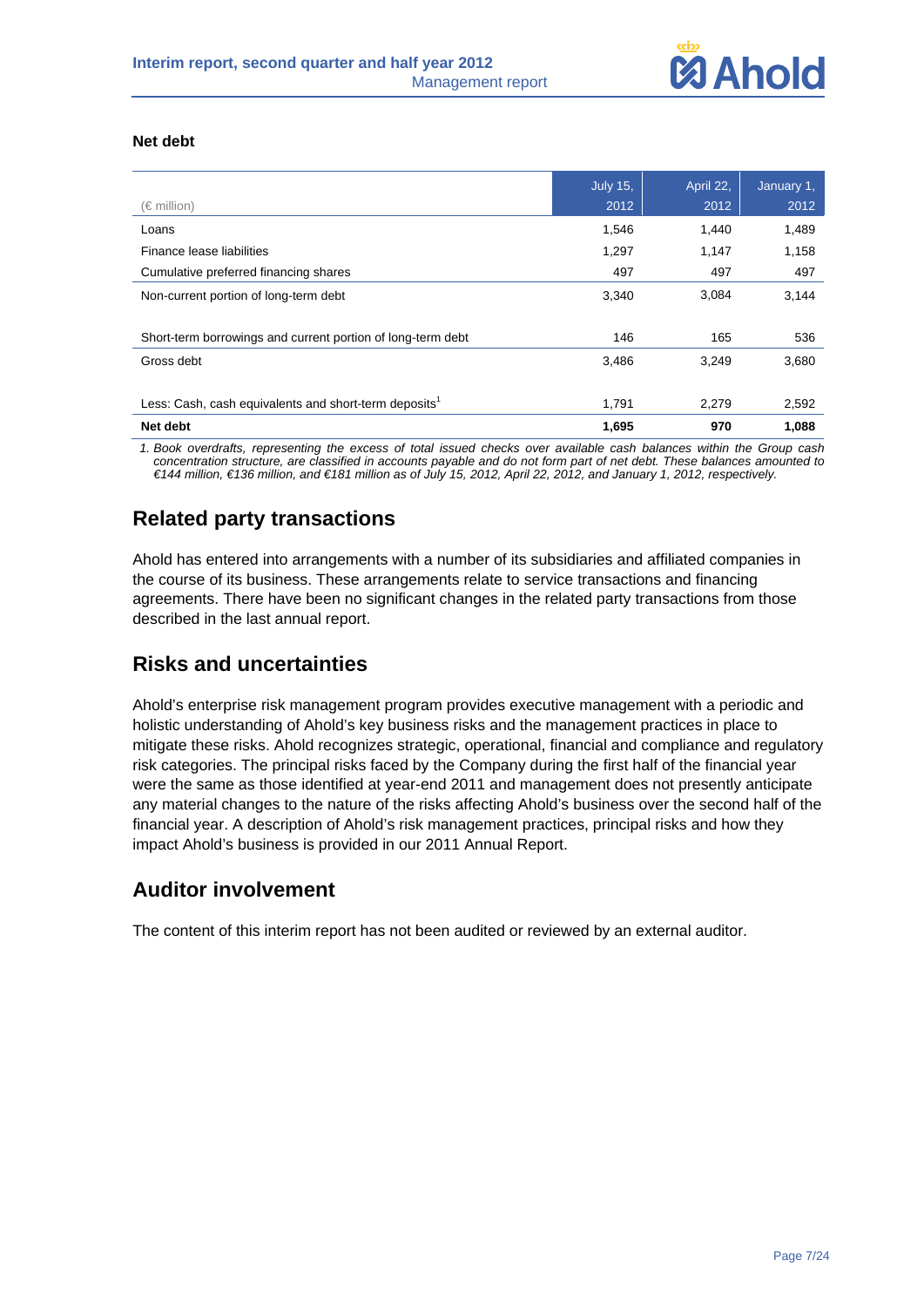

# **Declarations**

The members of Ahold's Corporate Executive Board hereby declare that, to the best of their knowledge, the half-year financial statements included in this interim report, which have been prepared in accordance with IAS 34 "Interim Financial Reporting," give a true and fair view of Ahold's assets, liabilities, financial position and profit or loss, and the undertakings included in the consolidation taken as a whole, and the half-year management report included in this interim report includes a fair review of the information required pursuant to section 5:25d, subsections 8 and 9 of the Dutch Financial Markets Supervision Act (Wet op het financieel toezicht).

Amsterdam, the Netherlands

August 22, 2012

**Corporate Executive Board**  Dick Boer (CEO) Jeff Carr (CFO) Lodewijk Hijmans van den Bergh James McCann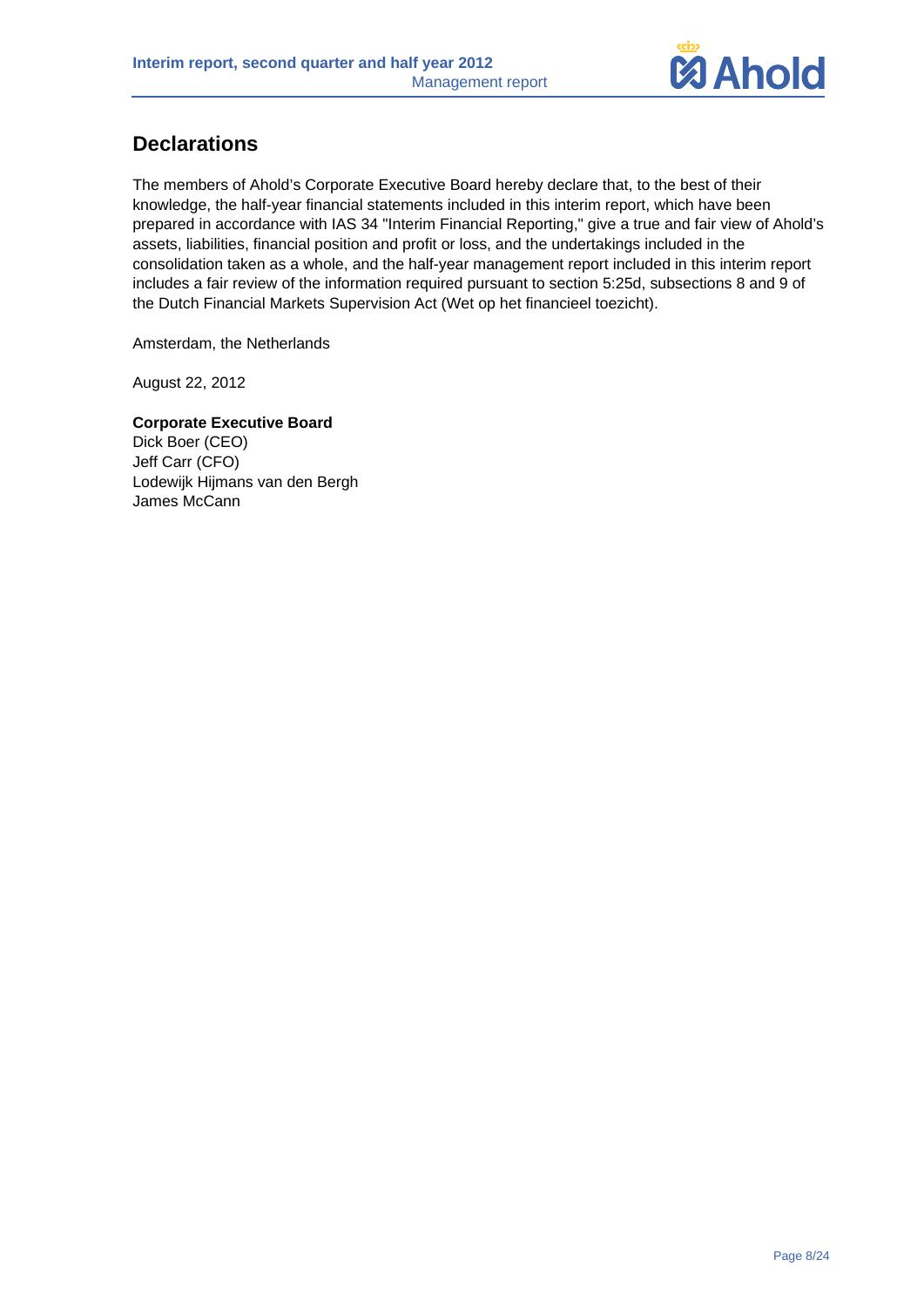

# **Consolidated income statement**

|                                                          |                | Q2       | Q2       | <b>HY</b>      | <b>HY</b> |
|----------------------------------------------------------|----------------|----------|----------|----------------|-----------|
| (€ million, except per share data)                       | <b>Note</b>    | 2012     | 2011     | 2012           | 2011      |
| Net sales                                                | 4              | 7,692    | 6,874    | 17,408         | 16,125    |
| Cost of sales                                            | 5              | (5,704)  | (5,090)  | (12, 889)      | (11, 916) |
| <b>Gross profit</b>                                      |                | 1,988    | 1,784    | 4,519          | 4,209     |
|                                                          |                |          |          |                |           |
| Selling expenses                                         |                | (1, 433) | (1, 284) | (3,272)        | (3,010)   |
| General and administrative expenses                      |                | (229)    | (225)    | (505)          | (480)     |
| Total operating expenses                                 | 5              | (1,662)  | (1,509)  | (3,777)        | (3,490)   |
| <b>Operating income</b>                                  | 4              | 326      | 275      | 742            | 719       |
|                                                          |                |          |          |                |           |
| Interest income                                          |                | 5        | 4        | 8              | 10        |
| Interest expense                                         |                | (54)     | (55)     | (128)          | (132)     |
| Other financial income (expense)                         |                | (5)      | 4        | (5)            | 5         |
| Net financial expense                                    |                | (54)     | (47)     | (125)          | (117)     |
| Income before income taxes                               |                | 272      | 228      | 617            | 602       |
|                                                          |                |          |          |                |           |
| Income taxes                                             | 6              | (50)     | (50)     | (143)          | (145)     |
| Share in income of joint ventures                        | $\overline{7}$ | 22       | 28       | 54             | 47        |
| Income from continuing operations                        |                | 244      | 206      | 528            | 504       |
| Income (loss) from discontinued operations               | 8              | 4        | (7)      | $\overline{c}$ | (14)      |
| Net income attributable to common shareholders           |                | 248      | 199      | 530            | 490       |
|                                                          |                |          |          |                |           |
| Net income per share attributable to common              |                |          |          |                |           |
| shareholders                                             |                |          |          |                |           |
| basic                                                    |                | 0.24     | 0.18     | 0.51           | 0.43      |
| diluted                                                  |                | 0.23     | 0.17     | 0.49           | 0.42      |
| Income from continuing operations per share              |                |          |          |                |           |
| attributable to common shareholders                      |                |          |          |                |           |
| basic                                                    |                | 0.24     | 0.18     | 0.51           | 0.45      |
| diluted                                                  |                | 0.23     | 0.18     | 0.49           | 0.43      |
| Weighted average number of common shares                 |                |          |          |                |           |
| outstanding (in millions)                                |                |          |          |                |           |
| basic                                                    |                | 1,038    | 1,125    | 1,042          | 1,132     |
| diluted                                                  |                | 1,099    | 1,188    | 1,105          | 1,196     |
| Average U.S. dollar exchange rate (euro per U.S. dollar) |                | 0.7893   | 0.6958   | 0.7738         | 0.7116    |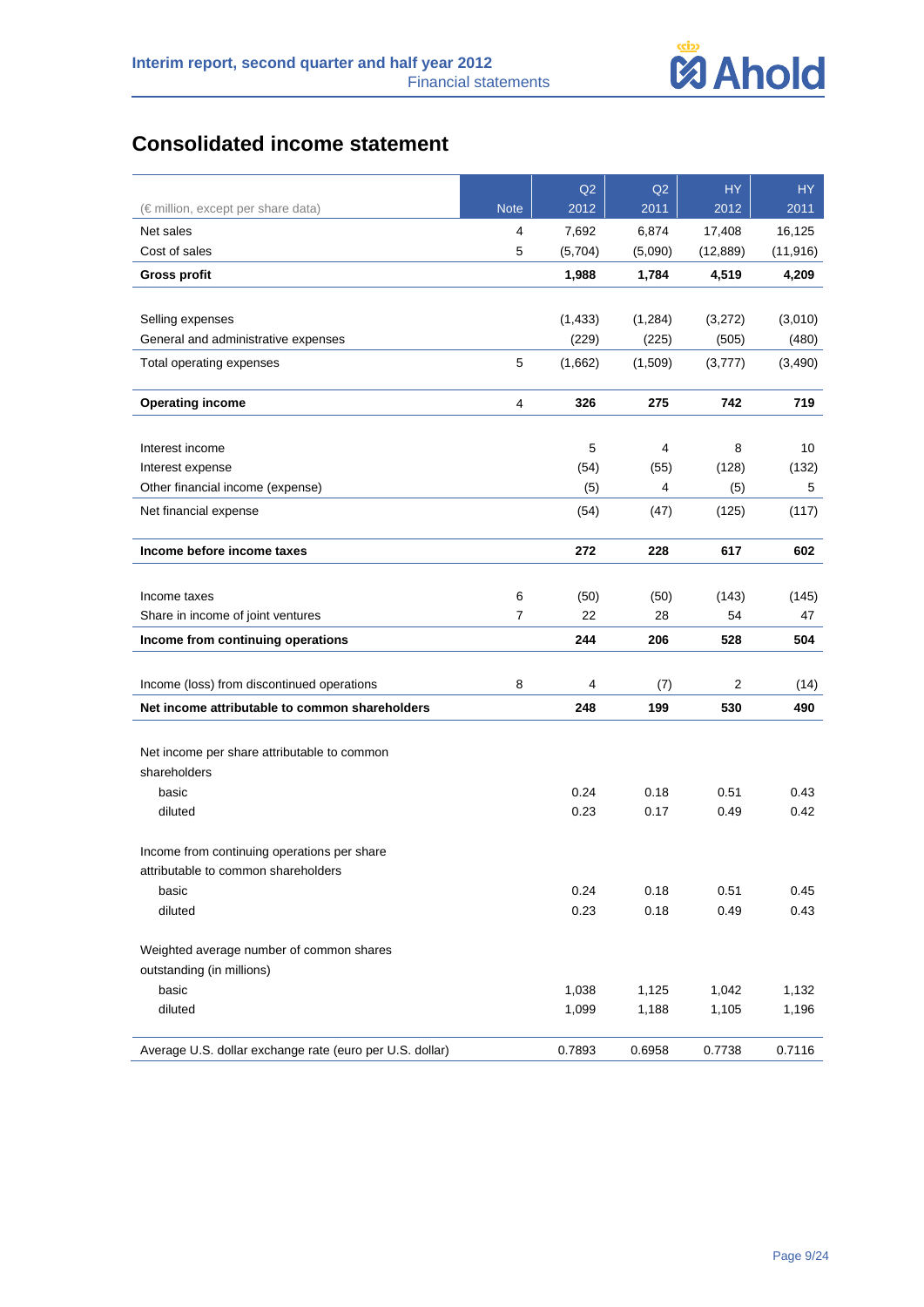

# **Consolidated statement of comprehensive income**

|                                                                | Q2   | Q2   | <b>HY</b> | HY    |
|----------------------------------------------------------------|------|------|-----------|-------|
| $(\in$ million)                                                | 2012 | 2011 | 2012      | 2011  |
| Net income                                                     | 248  | 199  | 530       | 490   |
|                                                                |      |      |           |       |
| Currency translation differences in foreign interests:         |      |      |           |       |
| Currency translation differences before taxes                  | 266  | 62   | 209       | (168) |
| Income taxes                                                   |      | 1    |           |       |
| Cash flow hedges:                                              |      |      |           |       |
| Fair value gains (losses) in the year                          | 18   | (6)  | (19)      | 1     |
| Transfers to net income                                        | (33) | (7)  | (7)       | (13)  |
| Income taxes                                                   | 4    | 3    | 7         | 3     |
| Share of other comprehensive income (loss) of joint ventures - |      |      |           |       |
| net of income taxes                                            | (1)  | 15   |           | 12    |
| Other comprehensive income (loss)                              | 254  | 68   | 190       | (165) |
| Total comprehensive income attributable to                     |      |      |           |       |
| common shareholders                                            | 502  | 267  | 720       | 325   |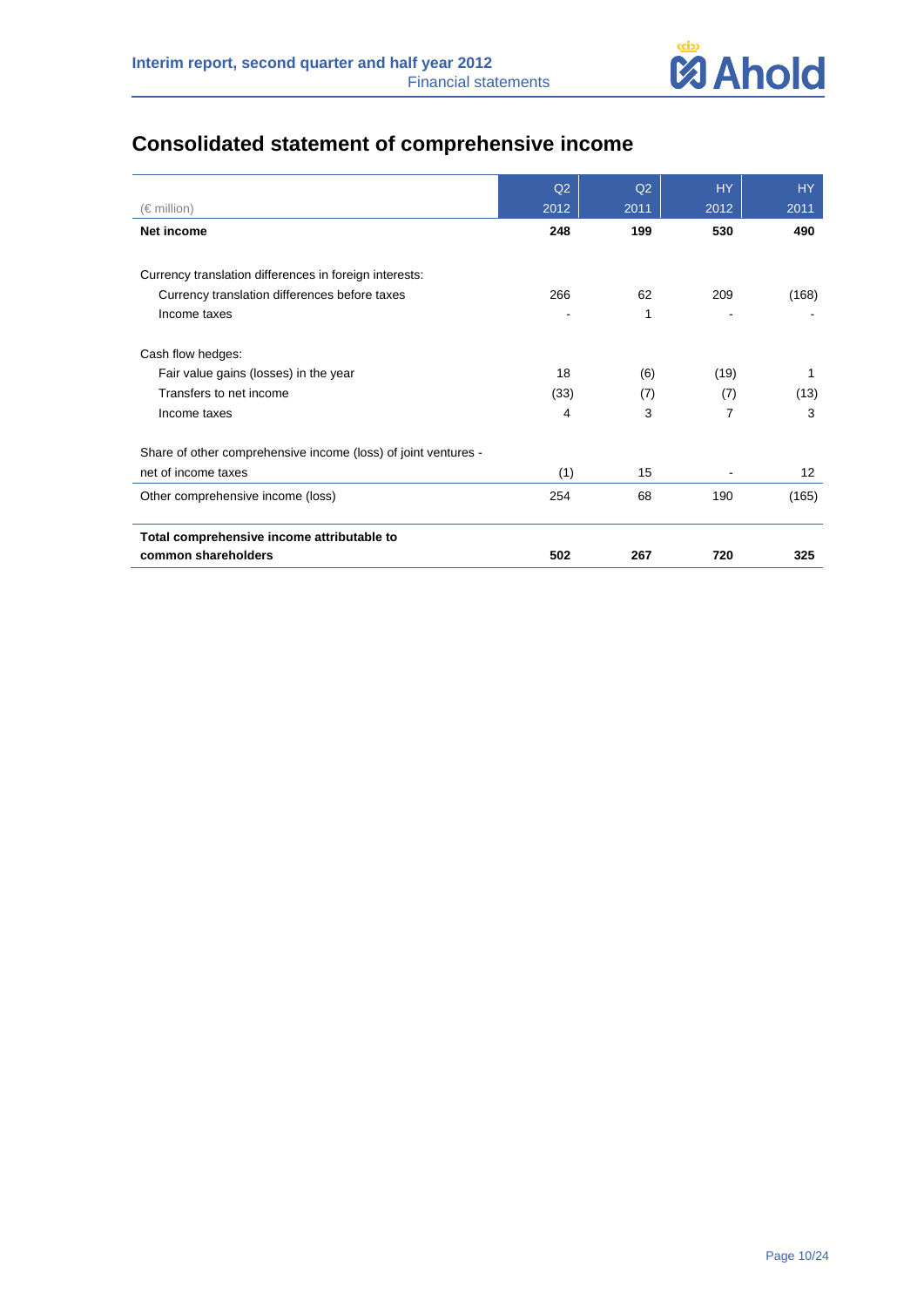

# **Consolidated balance sheet**

|                                                                         |             | <b>July 15,</b> | January 1, |
|-------------------------------------------------------------------------|-------------|-----------------|------------|
| $(\in$ million)                                                         | <b>Note</b> | 2012            | 2012       |
| <b>Assets</b>                                                           |             |                 |            |
| Property, plant and equipment                                           |             | 6,351           | 5,984      |
| Investment property                                                     |             | 600             | 593        |
| Intangible assets                                                       |             | 1,428           | 836        |
| Investments in joint ventures                                           |             | 1,010           | 1,087      |
| Other non-current financial assets                                      |             | 934             | 859        |
| Deferred tax assets                                                     |             | 349             | 394        |
| Other non-current assets                                                |             | 36              | 34         |
| <b>Total non-current assets</b>                                         |             | 10,708          | 9,787      |
|                                                                         |             |                 |            |
| Assets held for sale                                                    |             | 5               |            |
| Inventories                                                             |             | 1,499           | 1,466      |
| Receivables                                                             |             | 724             | 751        |
| Other current financial assets                                          |             | 89              | 336        |
| Income taxes receivable                                                 |             | 50              | 27         |
| Other current assets                                                    |             | 174             | 175        |
| Cash and cash equivalents                                               | 10          | 1,751           | 2,438      |
| <b>Total current assets</b>                                             |             | 4,292           | 5,193      |
|                                                                         |             |                 |            |
| <b>Total assets</b>                                                     |             | 15,000          | 14,980     |
|                                                                         |             |                 |            |
| <b>Equity and liabilities</b>                                           |             |                 |            |
| Equity attributable to common shareholders                              | 9           | 5,930           | 5,877      |
|                                                                         |             |                 |            |
| Loans<br>Other non-current financial liabilities                        |             | 1,546<br>1,986  | 1,489      |
|                                                                         |             | 97              | 1,813      |
| Pensions and other post-employment benefits<br>Deferred tax liabilities |             | 276             | 94         |
| Provisions                                                              |             | 675             | 199        |
| Other non-current liabilities                                           |             | 247             | 664<br>230 |
|                                                                         |             |                 |            |
| <b>Total non-current liabilities</b>                                    |             | 4,827           | 4.489      |
|                                                                         |             |                 |            |
| Liabilities related to assets held for sale                             |             | 4               |            |
| Accounts payable                                                        |             | 2,512           | 2,436      |
| Other current financial liabilities                                     |             | 230             | 648        |
| Income taxes payable                                                    |             | 117             | 136        |
| Provisions                                                              |             | 265             | 253        |
| Other current liabilities                                               |             | 1,115           | 1,141      |
| <b>Total current liabilities</b>                                        |             | 4,243           | 4,614      |
|                                                                         |             |                 |            |
| <b>Total equity and liabilities</b>                                     |             | 15,000          | 14,980     |
|                                                                         |             |                 |            |
| Quarter-end U.S. dollar exchange rate (euro per U.S. dollar)            |             | 0.8162          | 0.7724     |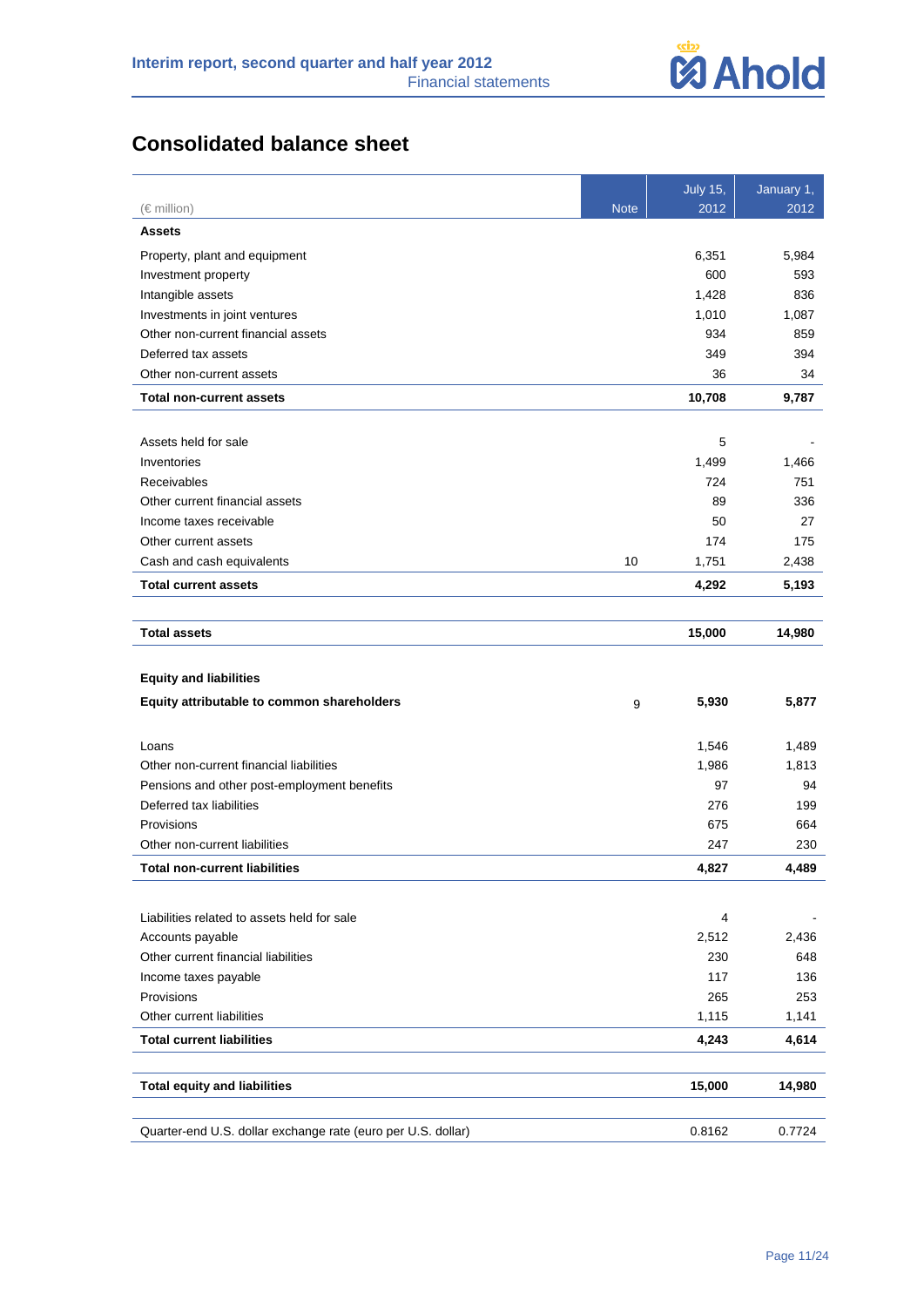

# **Consolidated statement of changes in equity**

|                               |              |            |             |                          | Other       |                 |
|-------------------------------|--------------|------------|-------------|--------------------------|-------------|-----------------|
|                               |              |            |             |                          | reserves    | <b>Equity</b>   |
|                               |              | Additional | Currency    | Cash flow                | including   | attributable to |
|                               | <b>Share</b> | paid-in    | translation | hedging                  | accumulated | common          |
| (€ million)                   | capital      | capital    | reserve*    | reserve*                 | deficit*    | shareholders    |
|                               |              |            |             |                          |             |                 |
| Balance as of January 2, 2011 | 358          | 9,916      | (385)       | (63)                     | (3,916)     | 5,910           |
| <b>Dividends</b>              |              | -          | ۰           | $\overline{\phantom{a}}$ | (328)       | (328)           |
| Total comprehensive income    |              |            | (168)       | (9)                      | 502         | 325             |
| Share buyback                 |              |            |             |                          | (355)       | (355)           |
| Retirement of treasury shares | (9)          | (289)      |             |                          | 298         |                 |
| Share-based payments          |              |            |             |                          | 12          | 12              |
| Balance as of July 17, 2011   | 349          | 9,627      | (553)       | (72)                     | (3,787)     | 5,564           |
|                               |              |            |             |                          |             |                 |
| Balance as of January 1, 2012 | 330          | 9,094      | (265)       | (93)                     | (3, 189)    | 5,877           |
| <b>Dividends</b>              |              |            |             |                          | (415)       | (415)           |
| Total comprehensive income    |              |            | 209         | (19)                     | 530         | 720             |
| Share buyback                 |              |            |             |                          | (277)       | (277)           |
| Retirement of treasury shares | (12)         | (381)      |             |                          | 393         |                 |
| Share-based payments          |              |            |             |                          | 25          | 25              |
| Balance as of July 15, 2012   | 318          | 8,713      | (56)        | (112)                    | (2,933)     | 5,930           |

\* The comparative information was changed to conform to the current year presentation, as disclosed in Note 2.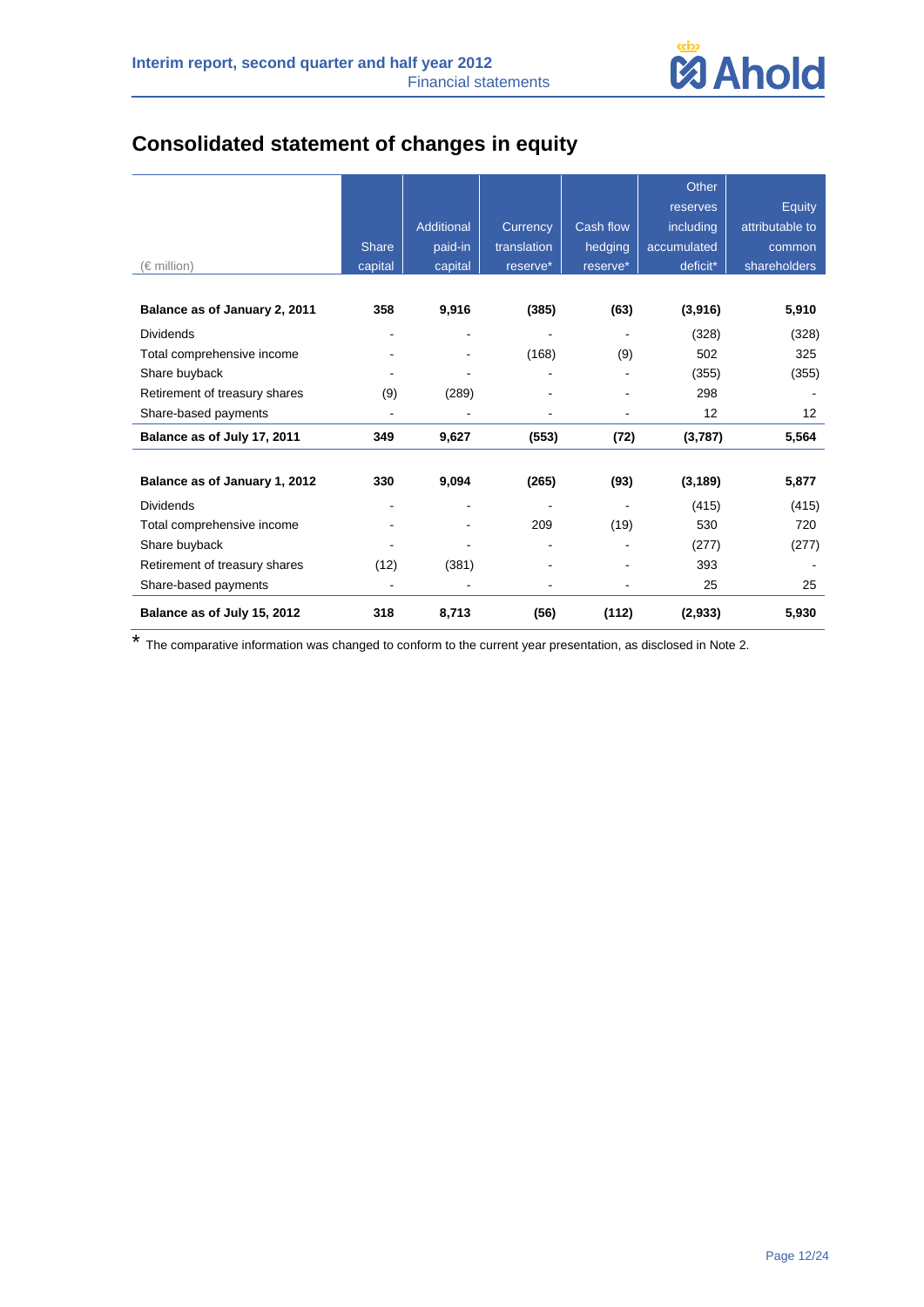

# **Consolidated statement of cash flows**

|                                                             |             | Q2     | Q2      | <b>HY</b> | HY.     |
|-------------------------------------------------------------|-------------|--------|---------|-----------|---------|
| (€ million)                                                 | <b>Note</b> | 2012   | $2011*$ | 2012      | $2011*$ |
| Operating income                                            |             | 326    | 275     | 742       | 719     |
| Adjustments for:                                            |             |        |         |           |         |
| Depreciation, amortization and impairments                  |             | 194    | 175     | 446       | 412     |
| Gains on the sale of assets/disposal groups held for sale   |             | (12)   | (3)     | (16)      | (10)    |
| Share-based compensation expenses                           |             | 9      | 7       | 21        | 15      |
| Operating cash flows before changes in operating assets and |             | 517    | 454     | 1,193     | 1,136   |
| liabilities                                                 |             |        |         |           |         |
| Changes in working capital:                                 |             |        |         |           |         |
| Changes in inventories                                      |             | 31     | 10      | 38        | (21)    |
| Changes in receivables and other current assets             |             | 16     | 38      | 60        | 62      |
| Changes in payables and other current liabilities           |             | (8)    | (162)   | (129)     | (163)   |
| Changes in non-current assets and liabilities               |             | (17)   | (25)    | (18)      | (63)    |
| Cash generated from operations                              |             | 539    | 315     | 1,144     | 951     |
| Income taxes paid - net                                     |             | (47)   | (39)    | (92)      | (144)   |
| Operating cash flows from continuing operations             |             | 492    | 276     | 1,052     | 807     |
| Operating cash flows from discontinued operations           |             | (1)    | (1)     | (3)       | (5)     |
| Net cash from operating activities                          |             | 491    | 275     | 1,049     | 802     |
|                                                             |             |        |         |           |         |
| Purchase of non-current assets                              |             | (184)  | (161)   | (411)     | (375)   |
| Divestments of assets/disposal groups held for sale         |             | 24     | 4       | 34        | 15      |
| Acquisition of businesses, net of cash acquired             |             | (419)  | (19)    | (434)     | (21)    |
| Divestment of businesses, net of cash divested              |             | (41)   | (2)     | (44)      | (9)     |
| Changes in short-term deposits                              |             | 38     |         | 116       |         |
| Dividends from joint ventures                               |             | 138    | (3)     | 142       | 127     |
| Interest received                                           |             | 2      | 13      | 6         | 17      |
| Other                                                       |             | (2)    | 47      |           | 45      |
| Investing cash flows from continuing operations             |             | (444)  | (121)   | (591)     | (201)   |
| Net cash from investing activities                          |             | (444)  | (121)   | (591)     | (201)   |
|                                                             |             |        |         |           |         |
| Interest paid                                               |             | (84)   | (92)    | (144)     | (147)   |
| Repayments of loans                                         |             | (36)   | (3)     | (452)     | (11)    |
| Repayments of finance lease liabilities                     |             | (15)   | (18)    | (35)      | (36)    |
| Changes in short-term loans                                 |             | (30)   | 5       | 4         | 7       |
| Dividends paid on common shares                             | 9           | (415)  | (328)   | (415)     | (328)   |
| Share buyback                                               | 9           |        | (164)   | (277)     | (355)   |
| Change in derivatives                                       |             |        |         | 122       | (10)    |
| Other                                                       |             |        | (2)     | 3         | 3       |
| Financing cash flows from continuing operations             |             | (580)  | (602)   | (1, 194)  | (877)   |
| Financing cash flows from discontinued operations           |             | (1)    | (1)     | (2)       | (2)     |
| Net cash from financing activities                          |             | (581)  | (603)   | (1, 196)  | (879)   |
|                                                             |             |        |         |           |         |
| Net cash from operating, investing and financing activities | 10          | (534)  | (449)   | (738)     | (278)   |
| Average U.S. dollar exchange rate (euro per U.S. dollar)    |             | 0.7893 | 0.6958  | 0.7738    | 0.7116  |

\* The comparative information was changed to conform to the current year presentation.

For the reconciliation between net cash from operating, investing and financing activities and cash and cash equivalents as presented in the balance sheet, see Note 10.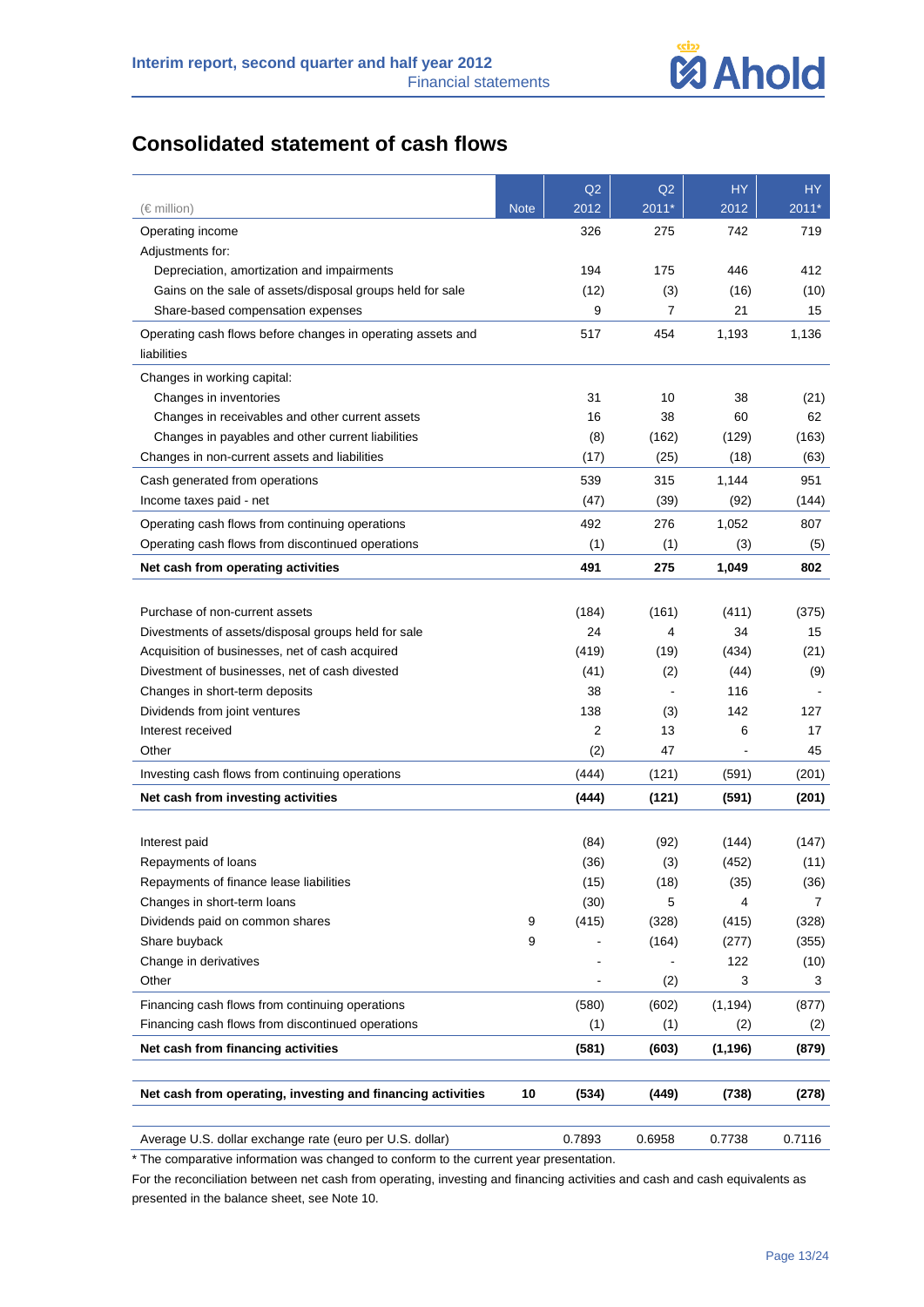

# **Notes to the condensed consolidated interim financial statements**

## **1. The Company and its operations**

The principal activity of Koninklijke Ahold N.V. ("Ahold" or the "Company"), a public limited liability company with its registered seat in Zaandam, the Netherlands and its head office in Amsterdam, the Netherlands, is the operation of retail food stores in the United States and Europe through subsidiaries and joint ventures.

The information in these condensed consolidated interim financial statements ("financial statements") is unaudited.

## **2. Accounting policies**

#### *Basis of preparation*

These financial statements have been prepared in accordance with IAS 34 "Interim Financial Reporting." The accounting policies applied in these financial statements are consistent with those applied in Ahold's 2011 consolidated financial statements.

Ahold's reporting calendar is based on 13 periods of four weeks, with 2012 and 2011 each comprising 52 weeks. The second quarter and first half of 2012 and 2011 each comprise 12 weeks and 28 weeks, respectively. The financial year of Ahold's unconsolidated joint ventures, ICA AB ("ICA") and JMR - Gestão de Empresas de Retalho, SGPS. S.A. ("JMR"), corresponds to the calendar year. Any significant transactions and/or events between ICA's and JMR's quarter-end and Ahold's quarter-end are taken into account in the preparation of Ahold's financial statements.

#### *New accounting policies not yet effective for 2012*

IAS 19 "Employee Benefits" was amended in June 2011 and endorsed by the EU in June 2012. The amendment will be effective for Ahold as from January 1, 2013. The main changes in the revised IAS 19 are to eliminate the corridor approach and recognize all actuarial gains and losses in other comprehensive income as they occur; to immediately recognize all past service costs; and to replace interest cost and expected return on plan assets with a net interest amount that is calculated by applying the discount rate to the net defined benefit liability (asset).

As of January 1, 2012 the combined unrecognized actuarial losses and the unrecognized past service costs amounted to €149 million. Had these actuarial losses and past service costs been recognized immediately, this would have negatively impacted equity in the amount of €59 million (net of tax) and decreased the net pension asset in the amount of €149 million. The 2012 net income may be significantly influenced by the timing of the settlement of the US Frozen Pension Plan due to discount rate changes. Therefore, the impact on the 2012 income statement cannot be reasonably estimated as of the balance sheet date.

## *Change in presentation*

In Q4 2011, Ahold adjusted the presentation of the components of equity in the consolidated statement of changes in equity, which resulted in a retrospective impact on the first three quarters of 2011. The 2011 comparative figures have been changed to conform to the current year presentation resulting in a net reclassification of €12 million between other reserves including accumulated deficit and the currency translation reserve and cash flow hedging reserve. The total equity attributable to common shareholders has not been impacted.

## **3. Business combinations**

#### *Acquisition of bol.com*

On May 9, 2012, Ahold announced that it had successfully completed the acquisition of bol.com. The purchase consideration was €353 million in cash for 100% of the voting equity interest. The acquisition was made to further expand Ahold's online presence and broaden its range of offered products into new non-food categories. Goodwill recognized in the amount of €248 million, which will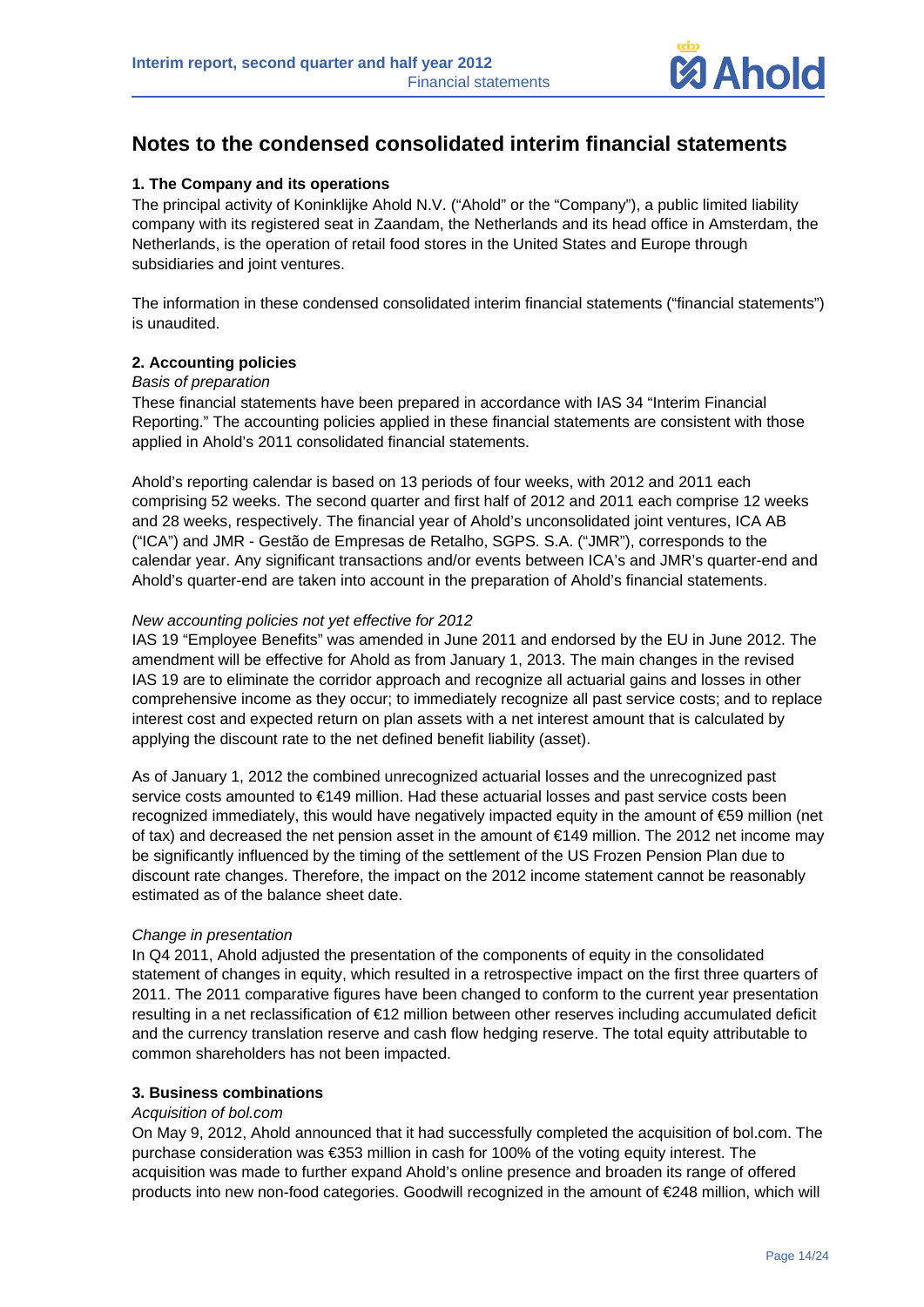

not be deductible for tax purposes, represents expected synergies from the combination of operations, as well as the ability to broaden Ahold's offering and expand its geographic reach. In addition to goodwill other intangible assets have been acquired, such as information technology, customer lists and a trade name.

Bol.com contributed €60 million to net sales and had an insignificant impact on net income in the period from May 9 to July 15, 2012. The impact excludes €6 million in transaction costs related to the acquisition, included in general and administrative expenses. Had the acquisition occurred on January 2, 2012, Ahold's pro-forma revenue through July 15, 2012 would have increased by €182 million to €17,590 million. The pro-forma effect on Ahold's overall net income of €530 million for the half year would have been insignificant.

#### *Acquisition of Genuardi's Family Markets stores*

On July 13, 2012, Ahold announced that its Giant Carlisle division had acquired 15 Genuardi's Family Markets stores from Safeway. The stores acquired are located in the greater Philadelphia area. The total purchase consideration was €90 million (\$113 million) in cash for 15 store locations, equipment, and lease agreements. Tax deductible goodwill recognized amounted to €64 million (\$80 million) and represents synergies from the combination of operations, as well as the ability to service customers in a new geographic area.

Due to the purchase occurring late in the quarter, the contribution to net sales and net income is insignificant. €2 million in transaction costs related to the acquisition have been included within the second quarter's general and administrative expenses. Had the acquisition occurred on January 2, 2012, the pro-forma effect on Ahold's revenue and net income through July 15, 2012 would have been insignificant.

#### *Other acquisitions*

In February, the Giant Landover division acquired two Fresh & Green's stores. The stores acquired are located in Maryland. The total purchase consideration was €12 million (\$15 million). Goodwill recognized amounted to €8 million (\$10 million). In addition, Albert Heijn acquired a store from a franchisee for €3 million, which was fully recognized as additional goodwill.

The allocation of the fair value of the net assets acquired and the goodwill arising at the acquisition date for each acquisition during the first half year of 2012 is as follows:

| (€ million)                          | bol.com | Genuardi's | Other                        | Total |
|--------------------------------------|---------|------------|------------------------------|-------|
| Property plant & equipment           | 2       | 90         | 11                           | 103   |
| Goodwill                             | 248     | 64         | 11                           | 323   |
| Other intangible assets              | 196     | 7          | 1                            | 204   |
| Current assets                       | 52      | 8          | $\overline{\phantom{a}}$     | 60    |
| Non-current liabilities              | (81)    | (76)       | (8)                          | (165) |
| <b>Current liabilities</b>           | (64)    | (3)        | ٠                            | (67)  |
| <b>Total purchase consideration</b>  | 353     | 90         | 15                           | 458   |
| Cash acquired                        | (24)    | ۰          | $\qquad \qquad \blacksquare$ | (24)  |
| Acquisition of business, net of cash | 329     | 90         | 15                           | 434   |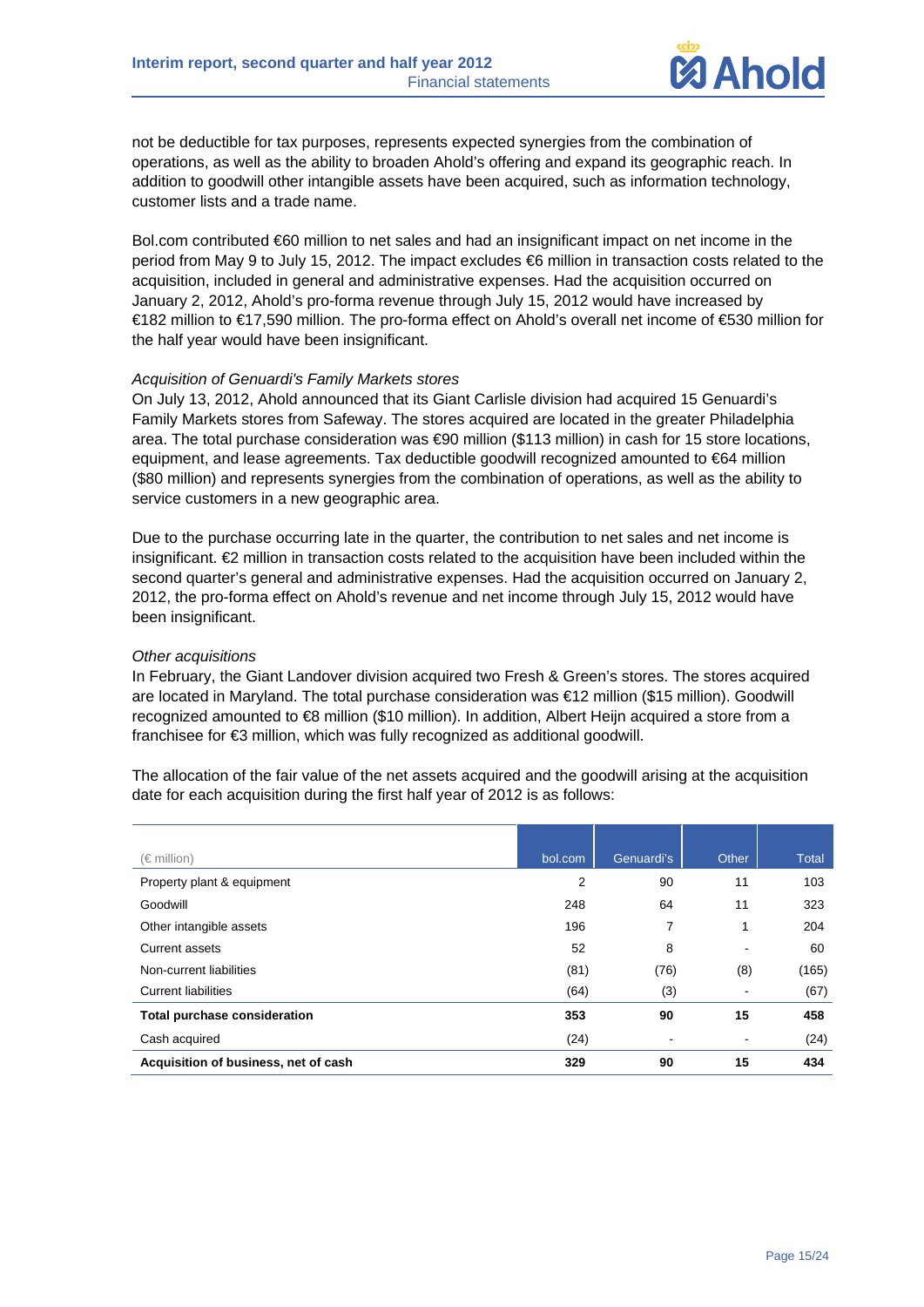

A reconciliation of Ahold's goodwill balance, which is included in intangible assets, is as follows:

| $\epsilon$ million             | Goodwill |
|--------------------------------|----------|
| As of January 1, 2012          |          |
| At cost                        | 407      |
| Accumulated impairment losses  | (3)      |
| <b>Opening carrying amount</b> | 404      |
| <b>Business acquisitions</b>   | 323      |
| Exchange rate differences      | 15       |
| <b>Closing carrying amount</b> | 742      |
| As of July 15, 2012            |          |
| At cost                        | 745      |
| Accumulated impairment losses  | (3)      |
| <b>Carrying amount</b>         | 742      |

The amounts recognized in the financial statements for these business combinations have been determined on a provisional basis.

#### *Transfer of stores from Jumbo after the balance sheet date*

On April 26, 2012, Ahold announced that it had reached an agreement with Jumbo regarding the transfer of 78 C1000 and 4 Jumbo stores for €290 million in cash. Approval for the transfer was granted by competition authorities on July 26, 2012 and the transaction was completed on August 14, 2012. Fourteen of the stores are to be converted to the Albert Heijn banner and are to reopen as soon as possible. The remaining 68 franchisee-owned stores will be converted to the Albert Heijn banner over a period of time, in close cooperation with the entrepreneurs.

The transaction occurred after the close of the quarter, but before issuance of this report. The four company-owned stores and the franchisee-owned stores that have agreed to be re-bannered as Albert Heijn stores will be considered a business combination at the acquisition date. The remaining franchisee-owned locations will follow business acquisition accounting as agreements are reached to re-banner those stores. The initial accounting for the business combination of the stores re-bannered as Albert Heijn stores on the acquisition date is incomplete and therefore the assessments of the assets and liabilities acquired, as well as the impacts on revenue and profits, have not yet been finalized.

#### **4. Segment reporting**

Ahold's retail operations are presented in three reportable segments. In addition, Other retail, consisting of Ahold's unconsolidated joint ventures ICA and JMR, and Ahold's Corporate Center are presented separately.

| Reportable segment | Included in the Reportable segment                                           |
|--------------------|------------------------------------------------------------------------------|
| Ahold USA          | Stop & Shop New England, Stop & Shop New York Metro, Giant Landover, Giant   |
|                    | Carlisle, and Peapod                                                         |
| The Netherlands    | Albert Heijn, Albert Heijn Belgium, Etos, Gall & Gall, bol.com and albert.nl |
| Other Europe       | Albert (Czech Republic and Slovakia) and Hypernova (Slovakia)                |
|                    |                                                                              |
| Other              | Included in Other                                                            |
| Other retail       | Unconsolidated joint ventures ICA (60%) and JMR (49%)                        |

Corporate Center Corporate staff (the Netherlands, Switzerland, and the United States)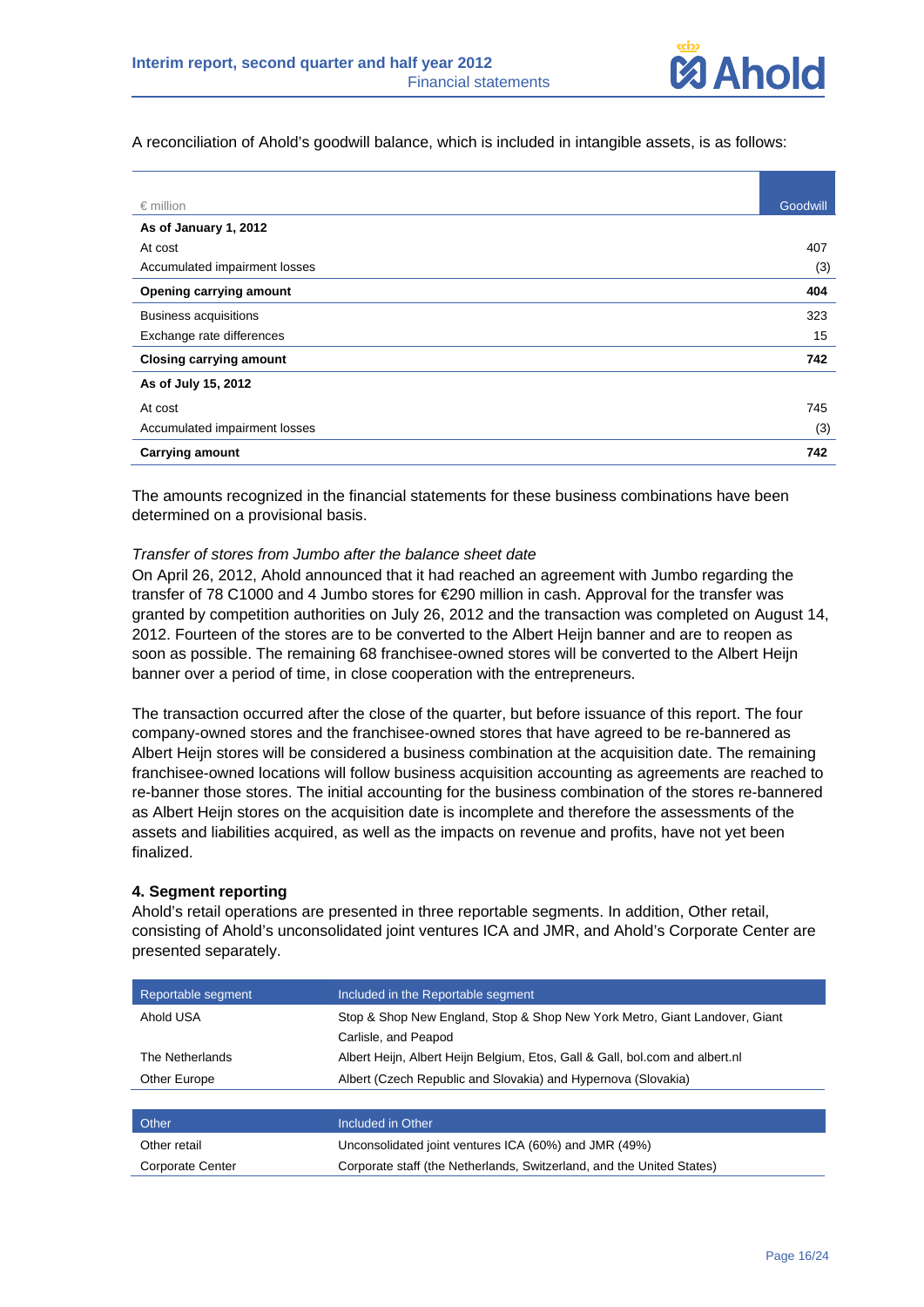

#### **Net sales**

Net sales per segment are as follows:

|                                   | Q2     | Q <sub>2</sub> | %      | <b>HY</b> | <b>HY</b> | $\frac{9}{6}$ |
|-----------------------------------|--------|----------------|--------|-----------|-----------|---------------|
|                                   | 2012   | 2011           | change | 2012      | 2011      | change        |
| \$ million                        |        |                |        |           |           |               |
| Ahold USA                         | 6,012  | 5,813          | 3.4%   | 13,815    | 13,405    | 3.1%          |
| Average U.S. dollar exchange rate | 0.7893 | 0.6958         | 13.4%  | 0.7738    | 0.7116    | 8.7%          |
| (euro per U.S. dollar)            |        |                |        |           |           |               |
|                                   |        |                |        |           |           |               |
| $\epsilon$ million                |        |                |        |           |           |               |
| Ahold USA                         | 4,747  | 4,046          | 17.3%  | 10,693    | 9,536     | 12.1%         |
| The Netherlands                   | 2,560  | 2,432          | 5.3%   | 5,822     | 5,655     | 3.0%          |
| Other Europe                      | 385    | 396            | (2.8)% | 893       | 934       | (4.4)%        |
| <b>Ahold Group</b>                | 7,692  | 6,874          | 11.9%  | 17,408    | 16,125    | 8.0%          |

The combined net sales of Ahold's unconsolidated joint ventures ICA and JMR amounted to €3,608 million and €3,482 million for Q2 2012 and Q2 2011, respectively (HY 2012: €6,981 million and HY 2011: €6,670 million).

## **Operating income**

Operating income (loss) per segment is as follows:

|                                   | Q2     | Q2     | $\frac{9}{6}$ | <b>HY</b> | HY.    | $\%$       |
|-----------------------------------|--------|--------|---------------|-----------|--------|------------|
|                                   | 2012   | 2011   | change        | 2012      | 2011   | change     |
| \$ million                        |        |        |               |           |        |            |
| Ahold USA                         | 257    | 209    | 23.0%         | 568       | 559    | 1.6%       |
| Average U.S. dollar exchange rate | 0.7893 | 0.6958 | 13.4%         | 0.7738    | 0.7116 | 8.7%       |
| (euro per U.S. dollar)            |        |        |               |           |        |            |
|                                   |        |        |               |           |        |            |
| $\epsilon$ million                |        |        |               |           |        |            |
| Ahold USA                         | 202    | 145    | 39.3%         | 439       | 399    | 10.0%      |
| The Netherlands                   | 138    | 152    | (9.2)%        | 335       | 352    | (4.8)%     |
| Other Europe                      | 3      | 3      |               | 7         | 8      | $(12.5)\%$ |
|                                   |        |        |               |           |        |            |
| <b>Corporate Center</b>           | (17)   | (25)   | 32.0%         | (39)      | (40)   | 2.5%       |
| <b>Ahold Group</b>                | 326    | 275    | 18.5%         | 742       | 719    | 3.2%       |

## **Ahold USA**

Operating income in Q2 2012 included \$4 million (€3 million) of impairments (HY 2012: \$14 million (€10 million)), \$2 million (€2 million) gain on sale of assets (HY 2012: \$3 million (€2 million)) and \$2 million (€2 million) of business acquisition costs related to the acquisition of the Genuardi's stores (HY 2012: \$2 million (€2 million)).

Operating income in Q2 2011 included \$24 million (€17 million) of restructuring charges, mainly related to the transition of certain logistics activities. Furthermore, operating income included \$4 million (€3 million) of impairments (HY 2011: \$6 million (€4 million)) and \$7 million (€5 million) of reorganization and IT integration costs (HY 2011: \$15 million (€11 million)).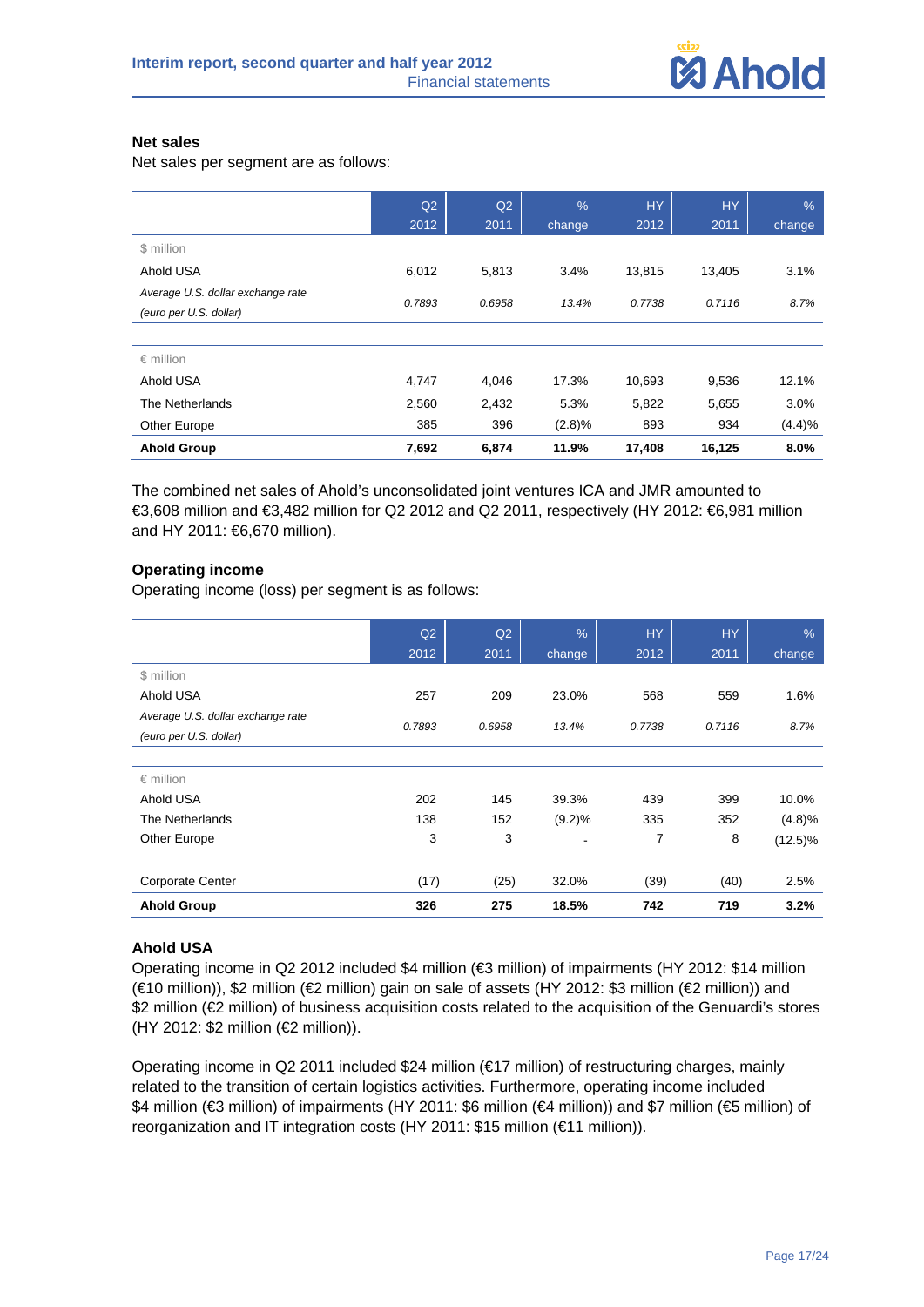

## **The Netherlands**

Q2 2012 operating income included a €2 million (HY 2012: €4 million) gain on the sale of assets, and €1 million (HY 2012: €1 million) of business acquisition costs related to the transaction with Jumbo.

Q2 2011 operating income included a €2 million (HY 2011: €8 million) gain on the sale of assets.

#### **Other Europe**

Included in the Q2 2012 operating income were impairments of €1 million (HY 2012 and HY 2011: €1 million).

#### **Corporate Center**

Excluding the impact of the Company's insurance activities, Q2 2012 Corporate Center costs were €16 million, unchanged from last year (HY 2012: €39 million, €4 million higher than last year). Corporate Center costs in 2012 were impacted by €10 million of gains on sale of investments in associates offset by €6 million of acquisition costs related to the acquisition of bol.com.

## **5. Expenses by nature**

The aggregate of cost of sales and operating expenses is specified by nature as follows:

|                                       | Q <sub>2</sub> | Q <sub>2</sub> | <b>HY</b> | <b>HY</b> |
|---------------------------------------|----------------|----------------|-----------|-----------|
| $\epsilon$ million                    | 2012           | 2011           | 2012      | 2011      |
| Cost of product                       | 5,444          | 4,845          | 12,302    | 11,342    |
| Employee benefit expenses             | 1,020          | 917            | 2,325     | 2,144     |
| Other operational expenses            | 599            | 554            | 1.330     | 1,259     |
| Depreciation and amortization         | 190            | 172            | 435       | 407       |
| Rent expenses and income - net        | 121            | 111            | 279       | 259       |
| Impairment losses and reversals - net | 4              | 3              | 11        | 5         |
| Gains on the sale of assets - net     | (12)           | (3)            | (16)      | (10)      |
| <b>Total</b>                          | 7,366          | 6.599          | 16,666    | 15,406    |

#### **6. Income taxes**

In Q2 2012, income taxes included €18 million in benefits for one-time events, which include benefits arising from financial transactions.

## **7. Share in income of joint ventures**

The Company's share in income of joint ventures is net of income taxes and is specified as follows:

| $\epsilon$ million | Q2<br>2012 | Q2<br>2011 | HY<br>2012' | <b>HY</b><br>2011 |
|--------------------|------------|------------|-------------|-------------------|
| <b>ICA</b>         | 28         | 28         | 57          | 45                |
| <b>JMR</b>         | (8)        |            | (6)         | $\overline{2}$    |
| Other              | 2          | (1)        | 3           | $\,$              |
| <b>Total</b>       | 22         | 28         | 54          | 47                |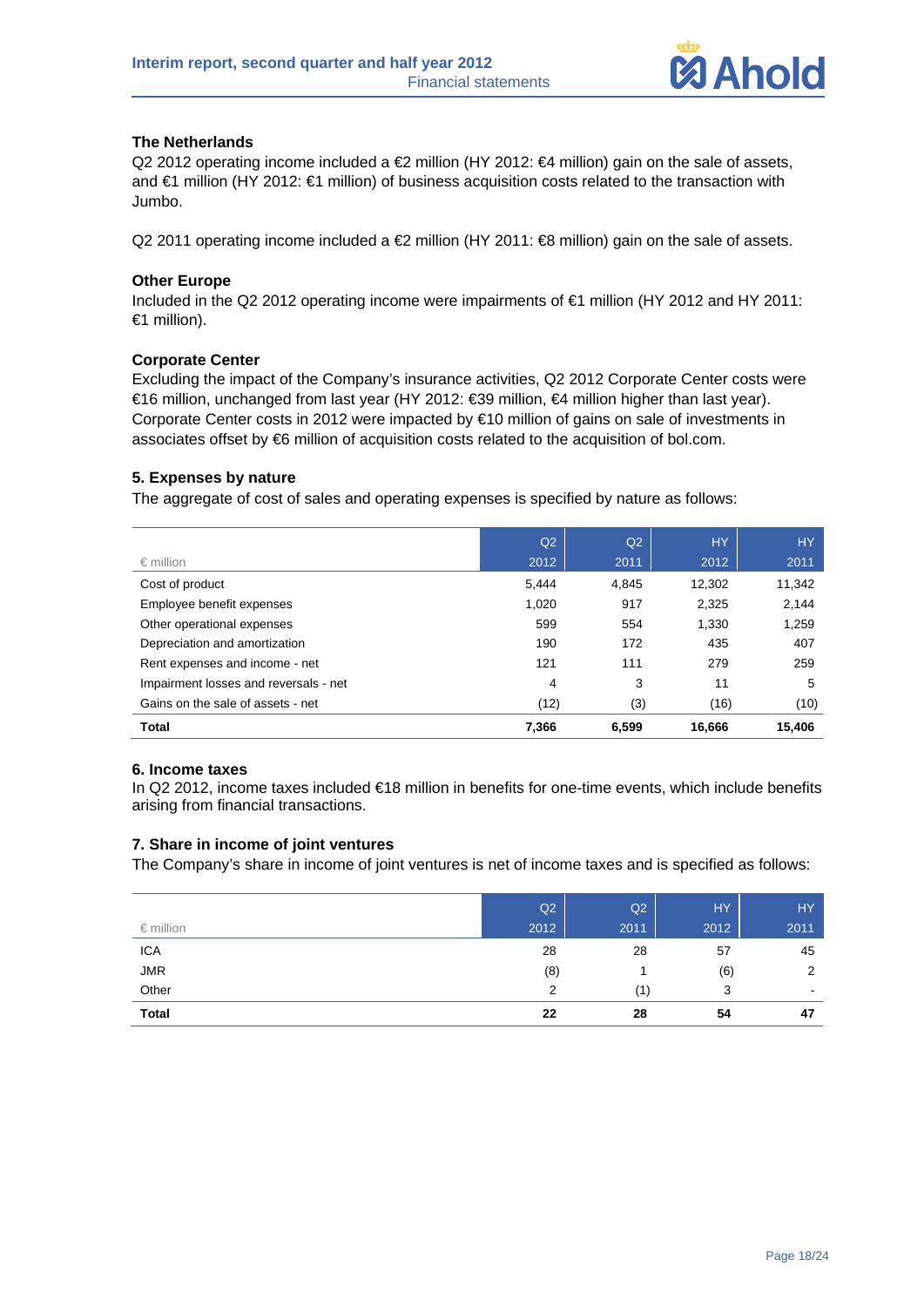

## **8. Discontinued operations**

Income from discontinued operations, consisting of results on divestments, is specified as follows:

|                                             | Q <sub>2</sub> | Q2   | <b>HY</b> | <b>HY</b> |
|---------------------------------------------|----------------|------|-----------|-----------|
| $\epsilon$ million                          | 2012           | 2011 | 2012      | 2011      |
| BI-LO and Bruno's                           | 3              |      | 3         | (1)       |
| Other*                                      |                | (7)  | (1)       | (13)      |
| Results on divestments                      | 4              |      |           | (14)      |
| Income (loss) from discontinued operations, |                |      |           |           |
| net of income taxes                         | 4              | (7)  |           | (14)      |

*\* Includes adjustments to the result on various past divestments.* 

#### **9. Equity attributable to common shareholders**

#### *Dividend on common shares*

On April 17, 2012, the General Meeting of Shareholders approved the dividend over 2011 of €0.40 per common share (€415 million in the aggregate). This dividend was included as a liability on the balance sheet as of April 22, 2012. The dividend was paid on May 2, 2012.

#### *Share buyback*

On March 19, 2012, Ahold completed its €1 billion share buyback program. Under this program, 106,814,343 of the Company's own shares were repurchased and delivered in 2011 and 2012 (2011: 79,982,258 and 2012: 26,832,085) for a total consideration of €1 billion (2011: €723 million and 2012: €277 million), at an average price of €9.36 (2011: €9.04 and 2012: €10.33).

Of the total shares repurchased, 39,900,000 were cancelled on July 9, 2012.

The number of outstanding common shares as of July 15, 2012 was 1,037,926,540 (January 1, 2012: 1,059,805,233).

#### **10. Cash flow**

The following table presents the changes in cash and cash equivalent balances for the first half of 2012 and 2011, respectively:

|                                                                            | <b>HY</b> | <b>HY</b> |
|----------------------------------------------------------------------------|-----------|-----------|
| $\epsilon$ million                                                         | 2012      | 2011      |
| Cash and cash equivalents at the beginning of the year                     | 2,438     | 2,600     |
| Restricted cash                                                            | (31)      | (21)      |
| Cash and cash equivalents beginning of the year, excluding restricted cash | 2,407     | 2,579     |
| Net cash from operating, investing and financing activities                | (738)     | (278)     |
| Effect of exchange rate differences on cash and cash equivalents           | 51        | (45)      |
| Restricted cash                                                            | 31        | 19        |
| Cash and cash equivalents at the end of the quarter                        | 1,751     | 2.275     |

#### **11. Commitments and contingencies**

A comprehensive overview of commitments and contingencies as of January 2, 2011 was included in Note 34 to Ahold's 2011 consolidated financial statements, which were published as part of Ahold's Annual Report on March 6, 2012.

#### *Tops northeast Ohio stores*

Ahold has reached an agreement with the International Brotherhood of Teamsters Local 400 Food Terminal Employee's Pension Plan regarding its obligation for a mass withdrawal liability for workers of a warehouse in northeast Ohio. During the second quarter of 2012, Ahold paid \$21 million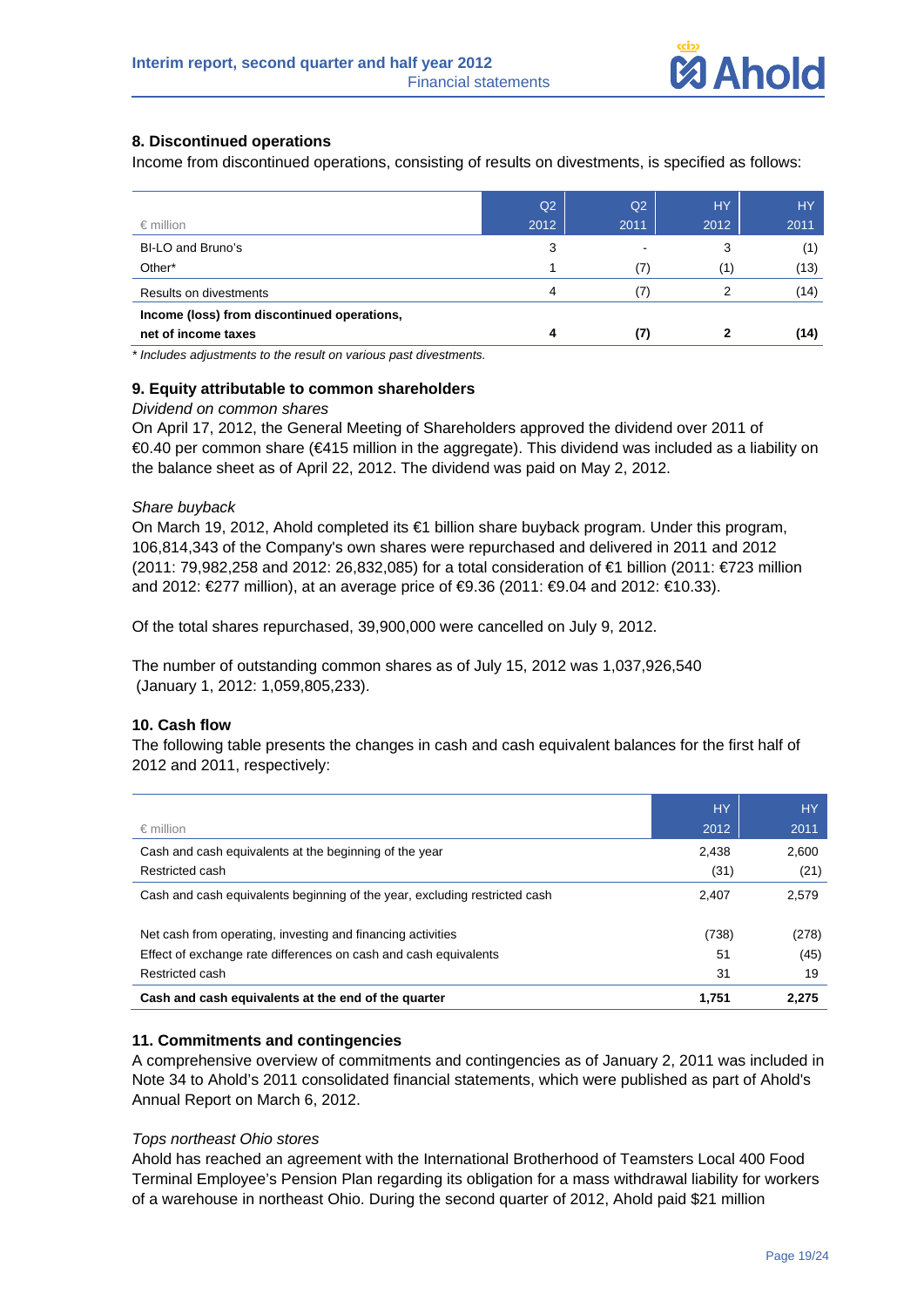

(€17 million) in full and final settlement of its obligation. Ahold had previously provided \$27 million (€20 million) for its obligation and the remaining balance has been reversed to income (loss) from discontinued operations.

## **12. Subsequent events**

#### *Acquisition of stores from Jumbo*

On August 14, 2012, Ahold announced that it had successfully completed the transaction with Jumbo concerning 78 C1000 and 4 Jumbo stores, as announced on April 26, 2012. Albert Heijn will start to convert 14 of the stores to its banner and reopen them for customers as soon as possible. The remaining 68 stores will be converted to the Albert Heijn banner over a period of time, in close cooperation with the entrepreneurs.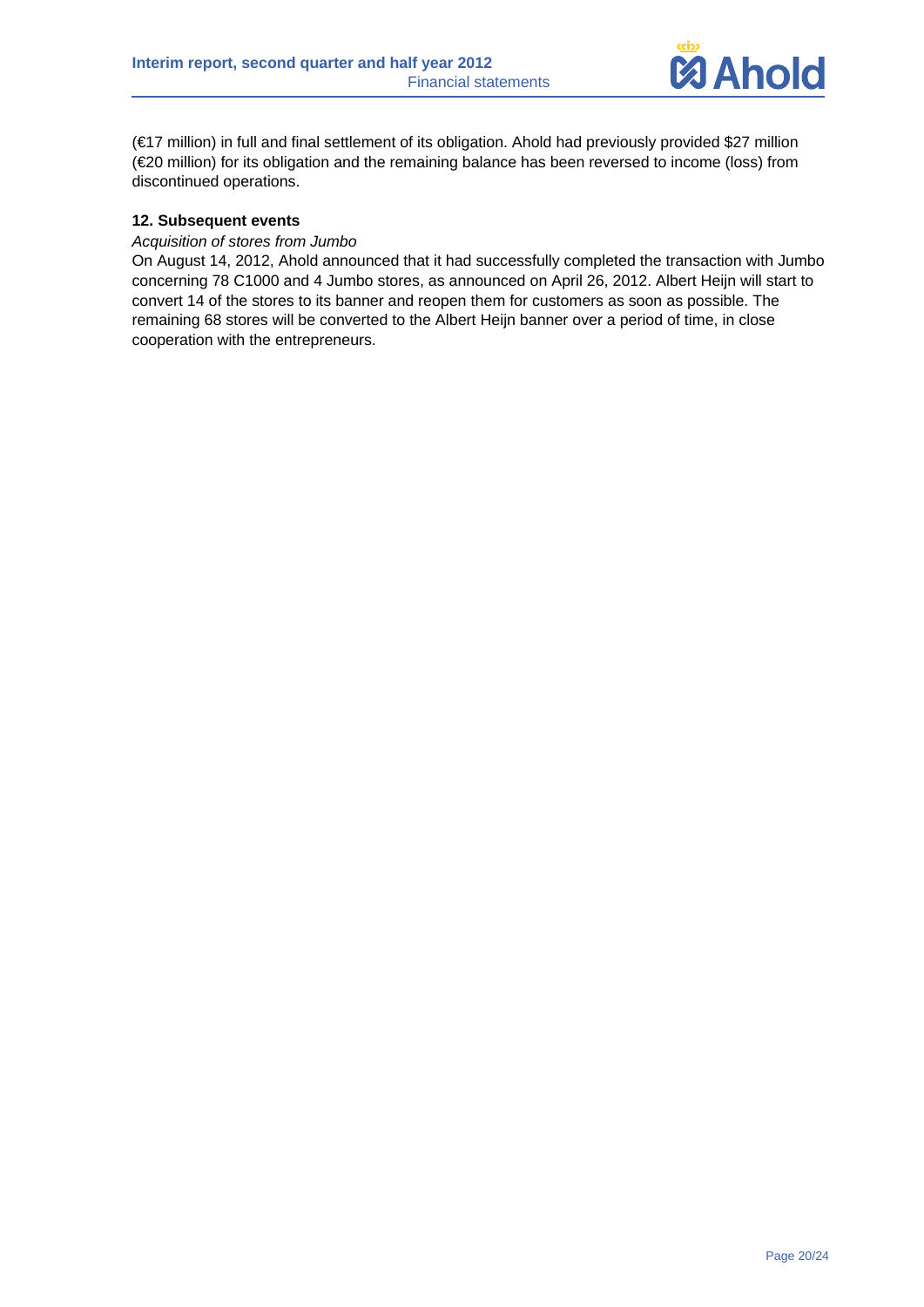

# **Use of non-GAAP financial measures**

This interim report includes the following non-GAAP financial measures:

- **Net sales at constant exchange rates.** Net sales at constant exchange rates exclude the impact of using different currency exchange rates to translate the financial information of Ahold subsidiaries or joint ventures to euros. Ahold's management believes this measure provides a better insight into the operating performance of Ahold's foreign subsidiaries or joint ventures.
- **Net sales in local currency.** In certain instances, net sales are presented in local currency. Ahold's management believes this measure provides a better insight into the operating performance of Ahold's foreign subsidiaries.
- **Identical sales.** Net sales from exactly the same stores in local currency for the comparable period.
- **Identical sales, excluding gasoline net sales.** Because gasoline prices have experienced greater volatility than food prices, Ahold's management believes that by excluding gasoline net sales, this measure provides a better insight into the growth of its identical store sales.
- **Comparable sales.** Identical sales plus net sales from replacement stores in local currency. Comparable sales are only reported for Ahold USA.
- **Underlying operating income.** Total operating income, adjusted for impairments of non-current assets, gains and losses on the sale of assets and restructuring and related charges, including business acquisition transaction costs. Ahold's management believes this measure provides better insight into the underlying operating performance of Ahold's operations.

As we pursue our growth strategy launched in November 2011, management has determined that it is more appropriate to manage Ahold's business according to a broader set of ambitions than net sales growth and underlying retail margin. In that context, in 2012 we began reporting underlying operating margin for the total Group, which includes Corporate Center costs. Underlying operating margin for the Group is a more relevant measure of profitability for food retail companies.

The reconciliation from the underlying operating income per segment to the operating income per segment is as follows for Q2 2012 and Q2 2011 and for the first half of 2012 and 2011, respectively:

|                         | <b>Underlying</b><br>operating | <b>Impairments</b>       | Gains on the<br>sale of | <b>Restructuring</b><br>and related | Operating<br>income |
|-------------------------|--------------------------------|--------------------------|-------------------------|-------------------------------------|---------------------|
|                         | income                         |                          | assets                  | charges                             |                     |
| $(\in$ million)         | Q2 2012                        |                          |                         |                                     | Q2 2012             |
| Ahold USA               | 205                            | (3)                      | 2                       | (2)                                 | 202                 |
| The Netherlands         | 137                            | ٠                        | 2                       | (1)                                 | 138                 |
| Other Europe            | 4                              | (1)                      | ۰                       |                                     | 3                   |
| <b>Total retail</b>     | 346                            | (4)                      | 4                       | (3)                                 | 343                 |
| <b>Corporate Center</b> | (19)                           | $\overline{\phantom{a}}$ | 8                       | (6)                                 | (17)                |
| <b>Ahold Group</b>      | 327                            | (4)                      | 12                      | (9)                                 | 326                 |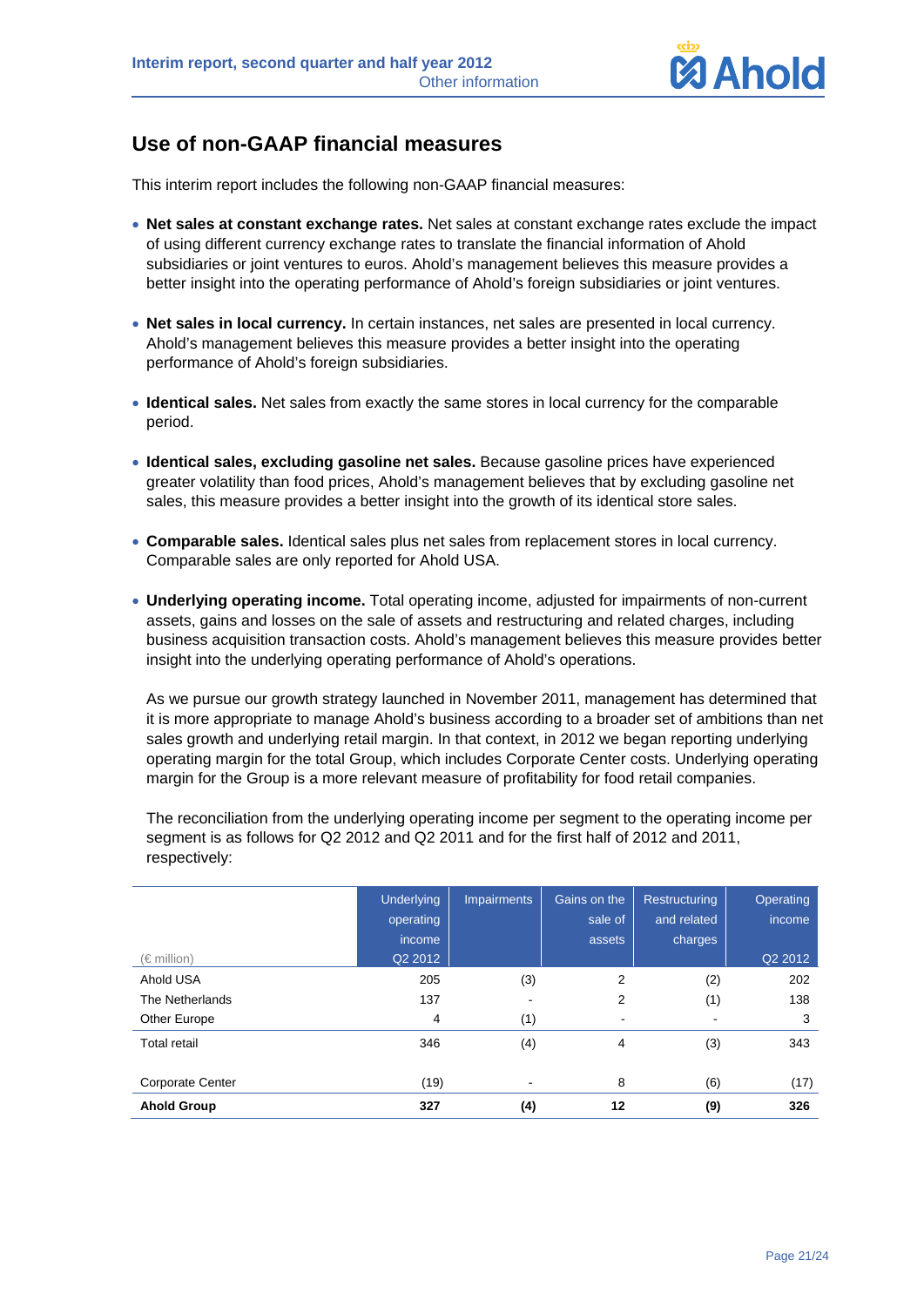

|                         | <b>Underlying</b><br>operating | <b>Impairments</b>       | Gains on the<br>sale of  | Restructuring<br>and related | Operating<br>income |
|-------------------------|--------------------------------|--------------------------|--------------------------|------------------------------|---------------------|
|                         | income                         |                          | assets                   | charges                      |                     |
| $(\in$ million)         | Q2 2011                        |                          |                          |                              | Q2 2011             |
| Ahold USA               | 164                            | (3)                      |                          | (17)                         | 145                 |
| The Netherlands         | 150                            | ۰                        | 2                        | -                            | 152                 |
| Other Europe            | 3                              | $\overline{\phantom{a}}$ | $\overline{\phantom{a}}$ |                              | 3                   |
| <b>Total retail</b>     | 317                            | (3)                      | 3                        | (17)                         | 300                 |
| <b>Corporate Center</b> | (25)                           | $\blacksquare$           |                          | ٠                            | (25)                |
| <b>Ahold Group</b>      | 292                            | (3)                      | 3                        | (17)                         | 275                 |

|                         | <b>Underlying</b><br>operating<br>income. | <b>Impairments</b> | Gains on the<br>sale of<br>assets | <b>Restructuring</b><br>and related<br>charges | Operating<br>income |
|-------------------------|-------------------------------------------|--------------------|-----------------------------------|------------------------------------------------|---------------------|
| $(\in$ million)         | HY 2012                                   |                    |                                   |                                                | HY 2012             |
| Ahold USA               | 449                                       | (10)               | 2                                 | (2)                                            | 439                 |
| The Netherlands         | 332                                       | ٠                  | 4                                 | (1)                                            | 335                 |
| Other Europe            | 8                                         | (1)                | ۰                                 | ۰                                              |                     |
| <b>Total retail</b>     | 789                                       | (11)               | 6                                 | (3)                                            | 781                 |
| <b>Corporate Center</b> | (43)                                      | ٠                  | 10                                | (6)                                            | (39)                |
| <b>Ahold Group</b>      | 746                                       | (11)               | 16                                | (9)                                            | 742                 |

|                     | <b>Underlying</b><br>operating<br>income | <b>Impairments</b> | Gains on the<br>sale of<br>assets | <b>Restructuring</b><br>and related<br>charges | Operating<br>income |
|---------------------|------------------------------------------|--------------------|-----------------------------------|------------------------------------------------|---------------------|
| $(\in$ million)     | HY 2011                                  |                    |                                   |                                                | HY 2011             |
| Ahold USA           | 418                                      | (4)                | 2                                 | (17)                                           | 399                 |
| The Netherlands     | 344                                      |                    | 8                                 |                                                | 352                 |
| Other Europe        | 9                                        | (1)                | ۰                                 |                                                | 8                   |
| <b>Total retail</b> | 771                                      | (5)                | 10                                | (17)                                           | 759                 |
| Corporate Center    | (40)                                     | $\blacksquare$     | $\overline{\phantom{a}}$          | $\,$                                           | (40)                |
| <b>Ahold Group</b>  | 731                                      | (5)                | 10                                | (17)                                           | 719                 |

- **Operating income in local currency**. In certain instances operating income is presented in local currency. Ahold's management believes this measure provides better insight into the operating performance of Ahold's foreign subsidiaries.
- **Earnings before interest, taxes, depreciation and amortization**. EBITDA is net income before net financial expense, income taxes, depreciation and amortization. However, EBITDA does not exclude impairments. EBITDA allows investors to analyze the profitability between companies and industries by eliminating the effects of financing (i.e., net financial expense) and capital investments (i.e., depreciation and amortization).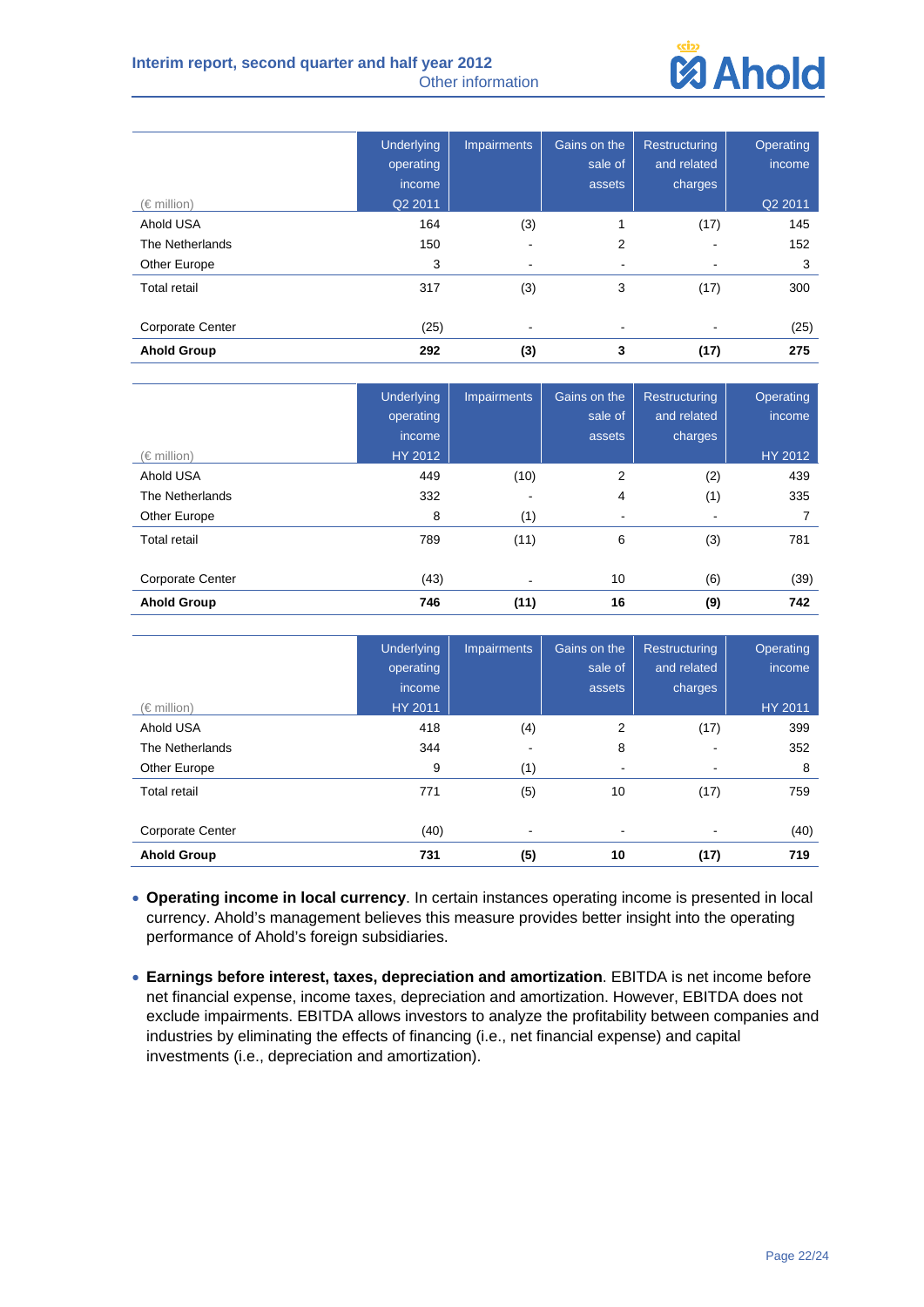

The reconciliation from EBITDA per segment to operating income per segment is as follows for Q2 2012 and Q2 2011 and for the first half of 2012 and 2011, respectively:

|                         | <b>EBITDA</b> | <b>Depreciation</b> | <b>Operating</b> | <b>EBITDA</b> | <b>Depreciation</b> | <b>Operating</b> |
|-------------------------|---------------|---------------------|------------------|---------------|---------------------|------------------|
|                         |               | and                 | income           |               | and                 | income           |
| $(\in$ million)         | Q2 2012       | amortization        | Q2 2012          | Q2 2011       | amortization        | Q2 2011          |
| Ahold USA               | 328           | (126)               | 202              | 258           | (113)               | 145              |
| The Netherlands         | 190           | (52)                | 138              | 199           | (47)                | 152              |
| Other Europe            | 14            | (11)                | 3                | 14            | (11)                | 3                |
|                         |               |                     |                  |               |                     |                  |
| <b>Corporate Center</b> | (16)          | (1)                 | (17)             | (24)          | (1)                 | (25)             |
| <b>Total</b>            | 516           | (190)               | 326              | 447           | (172)               | 275              |

|                         | <b>EBITDA</b> | Depreciation | Operating | <b>EBITDA</b> | <b>Depreciation</b> | Operating |
|-------------------------|---------------|--------------|-----------|---------------|---------------------|-----------|
|                         |               | and          | income    |               | and                 | income    |
| $(\in$ million)         | HY 2012       | amortization | HY 2012   | HY 2011       | amortization        | HY 2011   |
| Ahold USA               | 730           | (291)        | 439       | 667           | (268)               | 399       |
| The Netherlands         | 452           | (117)        | 335       | 464           | (112)               | 352       |
| Other Europe            | 33            | (26)         | 7         | 34            | (26)                | 8         |
| <b>Corporate Center</b> | (38)          | (1)          | (39)      | (39)          | (1)                 | (40)      |
| <b>Total</b>            | 1,177         | (435)        | 742       | 1,126         | (407)               | 719       |

- **Free cash flow**. Operating cash flows from continuing operations minus net capital expenditures minus net interest paid plus dividends received. Ahold's management believes this measure is useful because it provides insight into the cash flow available to, among other things, reduce debt and pay dividends.
- **Net debt**. Net debt is the difference between (i) the sum of loans, finance lease liabilities, cumulative preferred financing shares and short-term debt (i.e., gross debt) and (ii) cash, cash equivalents, and short-term deposits. In management's view, because cash, cash equivalents and short-term deposits can be used, among other things, to repay indebtedness, netting this against gross debt is a useful measure for investors to judge Ahold's leverage. Net debt may include certain cash items that are not readily available for repaying debt.
- **Net lease-adjusted debt / EBITDAR.** Net debt increased by the present value of future operating lease commitments over net income before net financial expense, income taxes, depreciation, amortization and gross rent expense, measured on a rolling annual basis. Ahold's management believes this measure is useful because it provides insight into Ahold's leverage, adjusted for the impact of operating leases that count for a significant part of Ahold's capital structure.

Management believes that these non-GAAP financial measures allow for a better understanding of Ahold's operating and financial performance. These non-GAAP financial measures should be considered in addition to, but not as substitutes for, the most directly comparable IFRS measures.